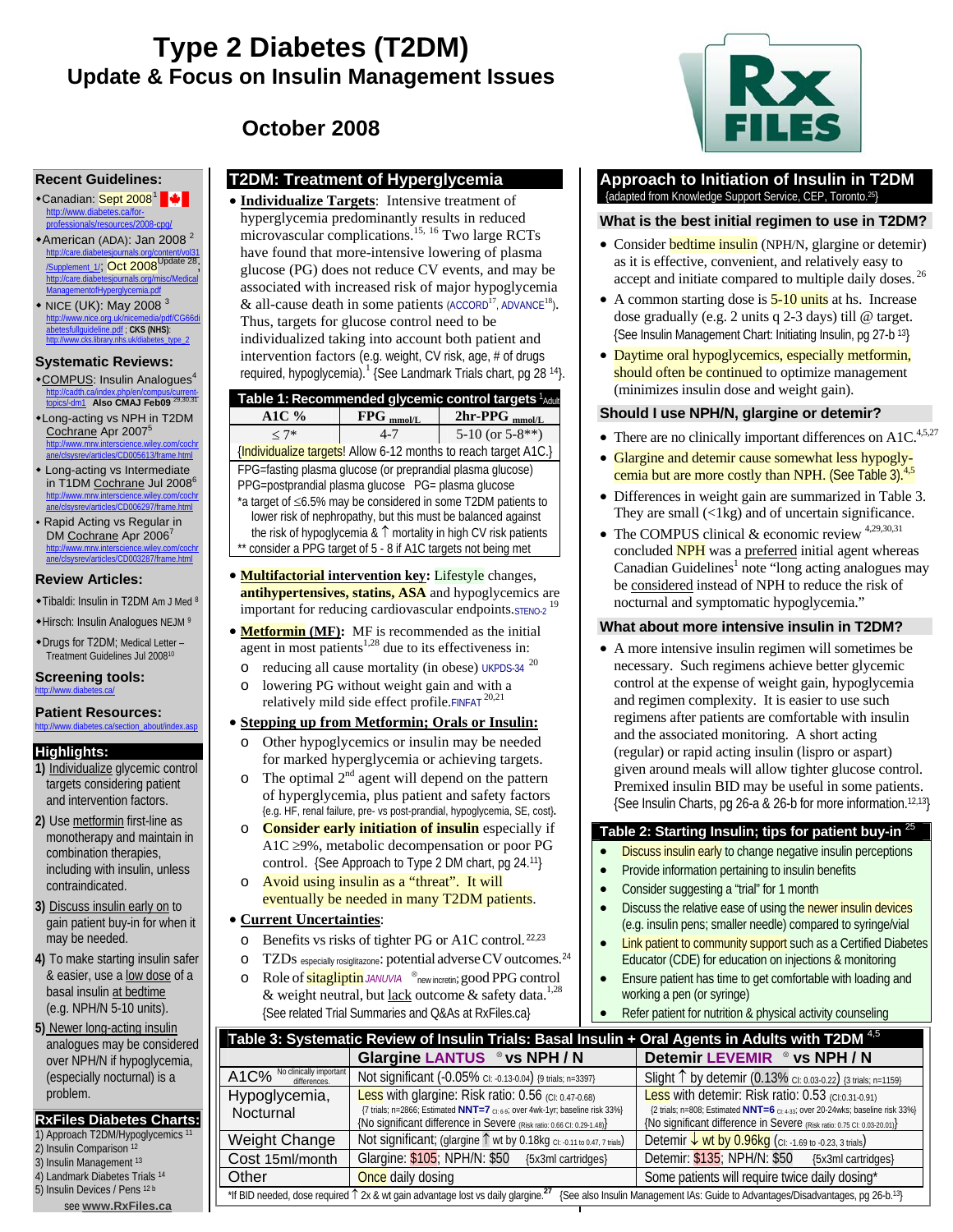# **Overview of the RxFiles Diabetes Charts – Oct 2008 {Pages 24-28 of the RxFiles Drug Comparison Charts 7th Edition Book (Oct08)}**

| Page   | <b>Chart Title &amp; Contents</b>                                                                                                                                                                                                                                                                                                    | <b>Highlights</b>                                                                                                                                                                                                                                                                                                                                                                                                                                                     |
|--------|--------------------------------------------------------------------------------------------------------------------------------------------------------------------------------------------------------------------------------------------------------------------------------------------------------------------------------------|-----------------------------------------------------------------------------------------------------------------------------------------------------------------------------------------------------------------------------------------------------------------------------------------------------------------------------------------------------------------------------------------------------------------------------------------------------------------------|
| 24     | Approach to Management of T2DM in Adults<br>Approach<br>$\bullet$<br>Individual: Special Considerations Table 6<br>Combination Therapies Table 7                                                                                                                                                                                     | + Start Metformin (MF) low dose (250 or 500mg once daily) & titrate<br>• Metformin dose adjustment for $\downarrow$ renal fx (30-60ml/min) {recent guidelines<br>noted option of using MF lower than official monograph.}<br>• More cautious approach to "targets" and dosing in the elderly<br>• Options for post-prandial glucose control Table 6                                                                                                                   |
| 25     | <b>Oral Hypoglycemics</b>                                                                                                                                                                                                                                                                                                            | • Glyburide: consider use in lower end of dosage range (2.5-7.5mg BID)<br>• Repaglinide Gluconorm: short-acting & allows flexibility for meal intake<br>• PPG: limited observational data suggests predictor of CV disease                                                                                                                                                                                                                                            |
| $26-a$ | <b>Insulin Comparison Chart</b>                                                                                                                                                                                                                                                                                                      | * Comparison of various insulin regimens (daily, BID, TID+/- HS) & cost<br>• Premixed: suitable for some (e.g. less-intensive, institutionalized)                                                                                                                                                                                                                                                                                                                     |
| $26-b$ | Insulin Management: Evidence, Tips & Pearls<br>Administering & Mixing Insulin<br>$\bullet$<br>Variables Affecting Insulin Action<br>$\bullet$<br>Canadian Guideline Notes<br>$\bullet$<br>Insulin Analogues: Systematic Reviews<br>$\bullet$<br>$\Rightarrow$ Guide to Advantages & Disadvantages<br><b>Selection Considerations</b> | • Abdomen provides most consistent & rapid site for absorption<br>* Rapid acting insulins: may be taken just before or within 20 minutes of<br>starting a meal; flexibility advantage useful e.g. in adolescents<br>• Some T2DM detemir patients will require BID; dose & wt implications<br><b>Economic considerations for new insulin analogues (various scenarios</b><br>ranging from cost-effective to estimated cost per QALY of > \$642,000)                    |
| $27-a$ | Monitoring<br>Hypoglycemia: Signs & Treatment<br>$\bullet$                                                                                                                                                                                                                                                                           | ◆ Paired meal testing: reflects pattern of PG control without 1 testing<br>• Role & dose of glucose tablets and glucagon kits for hypoglycemia                                                                                                                                                                                                                                                                                                                        |
| $27-b$ | Initiating Insulin & Switching Insulins<br>Tips for Insulin Dose Adjustment<br>٠<br><b>Travel Through Time Zones</b><br>Sick Day & Pre-Procedure Considerations<br>Pregnancy & Pre-existing & Gestational                                                                                                                            | * Options for titrating insulin in both T2DM & T1DM.<br>• Considerations & cautions with sulfonylureas & TZDs with insulin<br>◆ Switching from NPH BID to glargine or detemir OD: ↓ dose to 80%<br>* Assessing Somogyi effect & Dawn phenomena.<br>• Sliding scale insulin generally discouraged in favor of<br>• Considerations for patient not eating due to sickness or pre-procedure<br>• Pregnancy: caution especially with glargine; role for po glyburide & MF |
| 28     | Diabetes - Glucose Control:<br><b>⇒Landmark Outcome Trials</b><br><b>⇒T2DM Prevention Trials</b>                                                                                                                                                                                                                                     | • Metformin has RCT evidence for $\downarrow$ all cause mortality (in obese)<br>• Intensive glycemic control: weighing the benefit with the risk in trials<br>• Weight loss 5-7% & activity 30min/day beneficial in preventing T2DM                                                                                                                                                                                                                                   |

I = EDS Sask / =prior NIHB, =not Sask <sup>⊗</sup>=not NIHB CV=cardiovascular FPG=fasting plasma glucose HF=heart failure MF=metformin PG=plasma glucose PPG=posprandial plasma glucose wt=weight

Information contained herein is accurate or complete, and they are not responsible for any errors or omissions or for the result obtained from the use of such information. Any <sup>1</sup> Canadian Diabetes Association 2008 Clinical Practice Guidelines for the Prevention and Management of Diabetes in Canada. Sept 2008, 32(1). http://www.diabetes.ca/files/cpg2008/cpg-2008.pdf<br><sup>2</sup> American Diabetes Associa <sup>2</sup> American Diabetes Association. Standards of medical care in diabetes--2008. Diabetes Care. 2008 Jan;31 Suppl 1:S12-54. <u>http://care.diabetesjournals.org/content/vol31/Supplement\_1/</u><br>3 National Institute for Health & Cl Long Acting http://cadth.ca/media/compus/reports/compus\_compus\_compus/reports/compus/reports/compus/reports/compus/reports/compus/reports/compus/reports/compus/reports/compus/reports/compus\_compus/reports/compus\_compus/rep Rapid Acting http://cadth.ca/media/compus/reports/compus\_Rapid-Acting-Insulin-Analogues-Report\_Clinical=Outcomes.pdf (see also Ref 29,30)<br>Economic Evaluation: http://cadth.ca/media/compus/reports/compus\_Economic\_IA\_Report. <sup>5</sup> Horvath K, Jeitler K, Berghold A, Ebrahim SH, Gratzer TW, Plank J, Kaiser T, Pieber TR, Siebenhofer A. Long-acting insulin analogues versus NPH insulin (human isophane insulin) for type 2 diabetes mellitus. Cochrane (N Acknowledgements: Contributors & reviewers for various newsletter & comparison charts sections: S. Pedersen, MD, FRCPC (Specialist in Endocrinology & Metabolism, Calgary), Tessa Laubscher (CCFP, College of Medicine, U of S (Pharm D., CDE; SMH, Toronto), Ariene Kuntz (Pharmacist, DES, CDA; Regina), G. Casper-Bell (Endocrinology, SHR, Saskatoon), M. Dahl (MD, FRCPC, Associate Professor, Endocrinology, U of BC, Vancouver; COMPUS-CRRC member – I **Copyright 2008 – RxFiles, Saskatoon Health Region (SHR) www.RxFiles.ca**

6 Vardi M, Jacobson E, Nini A, Bitterman H. Intermediate acting versus long acting insulin for type 1 diabetes mellitus. Cochrane Syst Rev. 2008;16(3):CD006297

The Science Wiley Conn/Cochrane/Citysrev/articles/CD006297/frame.html<br>
7 Siebenhofer A, Plank J, Berghold A, Jeitler K, et al. Short acting insulin analogues versus regular human insulin in patients with diabetes mellitus.

<sup>11</sup> RxFiles: Approach To Management Of Type 2 Diabetes (T2DM) in Adults, chart online at: http://www.rxfiles.ca/rxfiles/uploads/documents/members/cht-diabetes.pdf<br><sup>12</sup> RxFiles - INSULIN Comparison Chart: http://www.rxfile

<sup>14</sup> RxFiles - Diabetes - Glucose Control: Landmark Outcome Trials – Summary, online at: http://www.rxfiles.ca/rxfiles/uploads/documents/CHT-Diabetes-Landmark-Trials-Links.pdf<br><sup>15</sup> Intensive blood-glucose control with sulp

<sup>17</sup> Action to Control Cardiovascular Risk in Diabetes Study Group, Gerstein HC, Miller ME, Byington RP, et al. Effects of intensive glucose lowering in type 2 diabetes. N Engl J Med. 2008;358(24):2545-59.<br><sup>18</sup> RxFiles: AD

28 Rolman RR, Thorne KI, Farmer AJ, et al. to the 4-T Study Group. Addition of biphasic, prandial or basal insulin to oral therapy in Type 2 diabeles. NEngl J Med 2007;357(17):1716-1730.<br>27 Rosenstock J, Davies M, Home PD, insulin-naive people with type 2 diabetes. Diabetologia. 2008 Mar;51(3):408-16.

Additional References:

<sup>28</sup> Nathan DM, Buse JB, Davidson MB, Ferrannini E, Holman RR, Sherwin R, Zinman B. Medical management of hyperglycaemia in type 2 diabetes mellitus: a consensus algorithm for the initiation and adjustment of therapy : A c

<sup>29</sup> Singh SR, Ahmad F, Lal A, et al. Efficacy and safely of insulin analogues for the management of diabetes mellitus: a meta-analysis. CMAJ 2009;180(4):385-97. Online at: http://www.cmaj.ca/cgi/reprint/180/4/385<br><sup>30</sup> Cam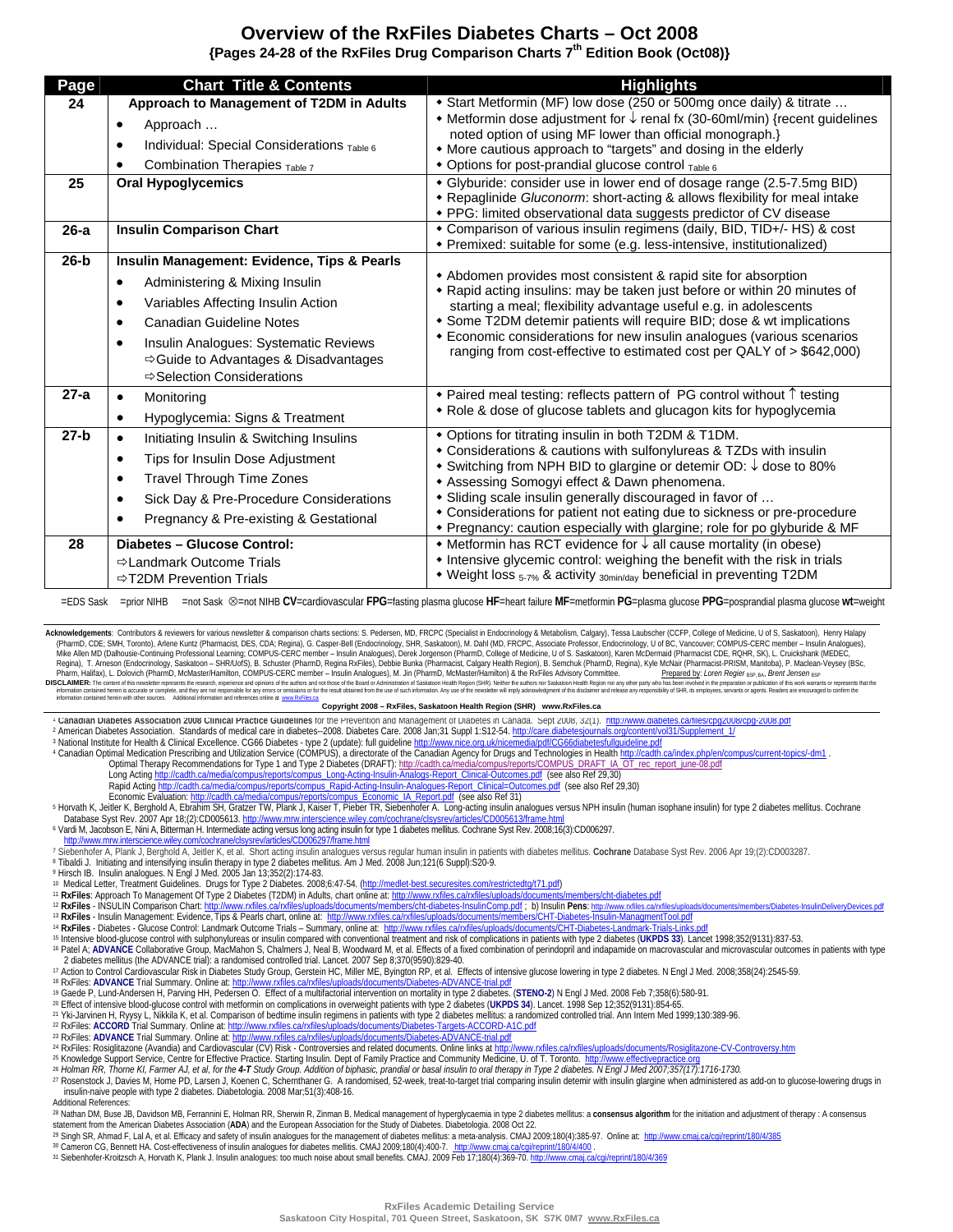|              | <b>INSULIN Comparison Chart</b>                                                                                                                                                                                                                                                                          |                                              |                                                          |                                                                                                                                                                                                                                                                                                                                                                                                                                                            | 1,2,3,4,5,6,7,8,9,10,11,12,13,14,15,16,17,18,19; CDN Guidelines Sept 2008; ADA Oct2008                                                                                                                       |                                                                |                                        | Jan 09<br>Prepared by L Regier, B Jensen, S Downey - © www.RxFiles.ca                                                                                                                                                                                                                                                                                                                                                                                                                                                                                                 |                                                                                                                                                                                                                                                                                                                 |
|--------------|----------------------------------------------------------------------------------------------------------------------------------------------------------------------------------------------------------------------------------------------------------------------------------------------------------|----------------------------------------------|----------------------------------------------------------|------------------------------------------------------------------------------------------------------------------------------------------------------------------------------------------------------------------------------------------------------------------------------------------------------------------------------------------------------------------------------------------------------------------------------------------------------------|--------------------------------------------------------------------------------------------------------------------------------------------------------------------------------------------------------------|----------------------------------------------------------------|----------------------------------------|-----------------------------------------------------------------------------------------------------------------------------------------------------------------------------------------------------------------------------------------------------------------------------------------------------------------------------------------------------------------------------------------------------------------------------------------------------------------------------------------------------------------------------------------------------------------------|-----------------------------------------------------------------------------------------------------------------------------------------------------------------------------------------------------------------------------------------------------------------------------------------------------------------|
|              | Type of Insulin<br>" $elear" = solution$<br>[generally 100 unit/mL] avail. OTC<br>appears clear                                                                                                                                                                                                          | Form<br>100u/ml                              | Source,<br><b>Given</b>                                  | <b>Onset</b><br>(variable)                                                                                                                                                                                                                                                                                                                                                                                                                                 | <b>Peak</b><br>(variable)                                                                                                                                                                                    | <b>Duration</b><br>(hrs)                                       | 15ml                                   | <b>Comments</b><br>M<br>See also Insulin Management: Evidence, Tips & Pearls                                                                                                                                                                                                                                                                                                                                                                                                                                                                                          |                                                                                                                                                                                                                                                                                                                 |
|              | Rapid acting (give just before or within 20min of starting meal)<br>凹<br><b>Insulin lispro</b> Humalog<br>$\mathbf{I}$ .                                                                                                                                                                                 | {clear}<br>$v, c, p$ <sup>h</sup>            | Recombinant                                              | $10-15$ min                                                                                                                                                                                                                                                                                                                                                                                                                                                | 60-90 min<br>DNA tech→ variability between sites, flexible, less need for snacks<br>analog veloss early night hypoglycemia than reg.<br>-SC,IV, <sup>IM</sup> + better control of postprandial glucose (PPG) | $3.5 - 6h$                                                     | 52<br>67<br>81<br>$\overline{54}$      | <b>DOSING:</b> (see Insulin Management chart)<br>Cost: Vial \$; Cartridge \$\$ <sup>130%</sup> ;<br>Humalog \$\$\$; NovoRapid \$\$\$;<br>Note re bolus admin: regular given 20-30min ac; rapid<br>Hypurin/Detemir/Glargine \$\$\$\$<br>acting: give just before or within 20 min starting meal                                                                                                                                                                                                                                                                        |                                                                                                                                                                                                                                                                                                                 |
|              | B <br>Insulin aspart NovoRapid   h                                                                                                                                                                                                                                                                       | v, c                                         |                                                          |                                                                                                                                                                                                                                                                                                                                                                                                                                                            | $\cdot$ 1 unit is equal to ~ 10-15g of carbohydrate $\overline{v_{ARIABLE}}$                                                                                                                                 |                                                                | 70<br>48                               | {vials good for ~28 days at room temp after opening}<br><b>MIXING:</b>                                                                                                                                                                                                                                                                                                                                                                                                                                                                                                |                                                                                                                                                                                                                                                                                                                 |
|              | Insulin glulisine Apidra, $\otimes^{N_{ew}}$                                                                                                                                                                                                                                                             | v, p                                         | Aspart & glulisine SC only)                              | 10-30 min                                                                                                                                                                                                                                                                                                                                                                                                                                                  | 60 <sub>min</sub>                                                                                                                                                                                            | $\leq$ 5h                                                      | 62                                     | .Compatabilities: Regular with all insulins; NPH with Regular; Lispro & Aspart with                                                                                                                                                                                                                                                                                                                                                                                                                                                                                   |                                                                                                                                                                                                                                                                                                                 |
| 낆            | <b>Short-acting / Regular Insulin</b><br><b>Humulin R</b>                                                                                                                                                                                                                                                | {clear}<br>v, c<br>v, c                      | Recombinant<br>DNA tech.<br>Human                        | $0.5 - 1h$                                                                                                                                                                                                                                                                                                                                                                                                                                                 | $2 - 3h$<br>Note: For very large doses, a special 500 U/ml                                                                                                                                                   | $\sim 6.5$ hr<br>$5 - 10h$                                     | 40 <sup>°</sup><br>51                  | NPH if used immediately after mixing; {Glulisine, Glargine or detemir-do NOT mix per CPS}<br>•always draw up short-acting/R first to prevent contamination with longer acting<br>•inject mixtures immediately as alterations in formulation's pharmacodynamics                                                                                                                                                                                                                                                                                                        |                                                                                                                                                                                                                                                                                                                 |
|              | <b>Novolin ge Toronto</b><br>Hypurin II R (rarely used!)                                                                                                                                                                                                                                                 | $\sqrt{\otimes}$                             | $-SC$ , $IV$ , $^{IM}$<br>Pork-SC, IV, <sup>IM</sup>     |                                                                                                                                                                                                                                                                                                                                                                                                                                                            | Humulin R is avail. via Special Access Program                                                                                                                                                               |                                                                | $52^\circ$<br>160                      | occur dependent on concentration & elapsed time (If delayed, be consistent with mix to inj. Time)<br>{Novolin-Pen 4: for all Novolin products & Levemir; HumaPen Luxura for Humulin & Humalog}<br><b>HYPOGLYCEMIA:</b> (see also Insulin Management Chart)                                                                                                                                                                                                                                                                                                            |                                                                                                                                                                                                                                                                                                                 |
|              | <b>B</b><br><b>Intermediate-acting or NPH</b><br><b>Humulin N</b><br><b>Novolin ge NPH</b>                                                                                                                                                                                                               | $v, c, p$ <sup>h</sup><br>v, c               | Recombinnt<br>DNA tech.<br>Human<br>$-SC$                | $2 - 4h$                                                                                                                                                                                                                                                                                                                                                                                                                                                   | $4 - 10h$<br>*Human analog insulins generally shorter<br>acting than Beef/Pork insulins.                                                                                                                     | $12 - 18h$<br>$(range 12-24)$                                  | 40<br>$50^\circ$<br>41<br>$52^{\circ}$ | ◆Symptoms:<br>Mild/moderate = sweating, tremor, tachycardia, hunger, lethargy, weakness<br>Severe = confusion, disorientation, altered behavior/speech, seizures, coma<br>*Incidence: higher with intensive vs conventional; (in UKPDS risk of ANY                                                                                                                                                                                                                                                                                                                    |                                                                                                                                                                                                                                                                                                                 |
|              | Hypurin NPH (rarely used!)<br><b>Premixed Humulin</b><br>20/80 - Not available                                                                                                                                                                                                                           | $\sqrt{\otimes}$<br>e <sup>h</sup>           | Pork - SC                                                |                                                                                                                                                                                                                                                                                                                                                                                                                                                            | *Beef insulin no longer in Canada; available<br>from the UK through Health Canada-Special<br>Access Program at 613-941-2108.                                                                                 |                                                                | 160'<br>40 <sup>′</sup>                | hypoglycemic event/year: glyburide=21%; insulin=28% {1.8% severe}<br><b>*Treat Mild:</b> 15g glucose tabs; orange juice <sup>34 cup</sup> , 3 sugar cubes, honey/syrup/sugar 1 tablepoonful,<br>9 jelly beans, 6 LifeSavers® (glucose/dextrose absorbed directly, don't require prior digestion)                                                                                                                                                                                                                                                                      |                                                                                                                                                                                                                                                                                                                 |
|              | 30/70<br>(regular/intermediate)<br><b>Novolin GE</b><br>$(10/90; 20/80)$ Plan D/C July 2007<br>30/70                                                                                                                                                                                                     | v, c<br>$\mathbf c$<br>v, c<br>$\mathbf c$   |                                                          | Premix: May give 1, 2 or 3 times a day, but avoid giving at bedtime! May be useful if<br>non-intensive regimen for T2DM patient with consistent lifestyle (bedridden/institutional/elderly).<br>Premixed analogues: Similar control to premixed human insulin, & tighter BG control<br>but 1 hypoglycaemia than LAIA. Lack clinical outcome data. Ann Int Med 2008 #78<br>Administer: Humalog/NovMix just before meal; other premixes ~30min before meals. |                                                                                                                                                                                                              |                                                                | $51^{\circ}$<br>41<br>$52^{\circ}$     | If Severe (e.g. unconscious) = 1mg lucagons IM/SC > \$100/dose; or D50W 20-50mL IV<br>*Prevention: regular monitoring/exercise/ Lakeblal, balanced meals; adjust reqimen<br><b>OTHER SIDE EFFECTS:</b><br>• Weight 1: more with intensive vs conventional (4.6kg/5yrs DCCT 11,12); diet & exercise                                                                                                                                                                                                                                                                    |                                                                                                                                                                                                                                                                                                                 |
| <u>Basal</u> | 40/60; 50/50<br>Humalog Mix25 , / ; Mix50 , S lispro & lispro protamine<br>NovoMix30 aspart 30%, aspart protamine 70%. ®                                                                                                                                                                                 | c, p<br>$\mathbf{c}$                         | Recombinant<br>DNA tech.<br>Human -SC                    | $0.5 - 1h$                                                                                                                                                                                                                                                                                                                                                                                                                                                 |                                                                                                                                                                                                              | $2 - 12h$<br><b>Dual Peak</b>                                  | $14 - 18h$<br>$(range 12-24)$          | $52^{\circ}$<br>64<br>$61^\circ$                                                                                                                                                                                                                                                                                                                                                                                                                                                                                                                                      | encouraged; less with detemir & ?glargine $\triangle$ Lipodystrophy - rotate sites within anatomical area<br><b>SC VARIABILITY:</b><br>*onset/peak/duration for SC insulins is highly variable between pts & even<br>at different times for same pt; the longer acting the insulin, the greater the variability |
|              | Discontinued (DC'd) 2003: Novolin ge Ultralente, Novolin ge Lente; DC'd 2004: Iletin II Lente Pork; DC'd 2006: Humulin L, Humulin U<br>Long-acting (LAIA)<br>Insulin detemir neutral PH Levemir,<br>$\otimes$<br>◆ give daily or twice daily <sup>-20% of pts</sup> ; {room temp: good 42days after open | {clear}<br>$\mathbf C$                       | Analog<br>-SC                                            | $1h$ initial<br>$\sim$ 3.5 50% effect                                                                                                                                                                                                                                                                                                                                                                                                                      | $6 - 8h$                                                                                                                                                                                                     | $16 - 24h$<br>if dose ≥0.4U/kg,<br>duration longer with ↑ dose | 135 <sup>p</sup>                       | Seen (e.g. +/- 15% with Reg; +/- 30% with NPH) not the case with detemir & glargine<br><b>SUPPLEMENT DOSING:</b> rapid or short acting insulin used to correct<br>hyperglycemia; conservative dose. Individual requirements will vary, somewhat<br>according to total daily dose & response. Insulin to carbohydrate ratios used to                                                                                                                                                                                                                                   |                                                                                                                                                                                                                                                                                                                 |
|              | <b>Insulin glargine Lantus</b><br>? Type 1<br>◆ acidic PH→ some inj site pain; a bit more<br>$\overline{c}$<br>absorption variability than detemir<br>◆ forms microprecipitates in sc tissue Slow release<br>• given once daily at HS (or in the morning); split dose if >50 units                       | {clear}<br>v, c, p<br>vial: stable 28davs    | Start ≤10units if not previously on NPH<br>Analog<br>-SC | If switching from daily NPH, use $\leq$ same total daily dose;<br>$>2 - 4h$                                                                                                                                                                                                                                                                                                                                                                                | If switching from BID NPH to daily LAIA, use ~80% of total NPH daily dose;<br>No Peak                                                                                                                        | $20 - 24h$                                                     | 105<br>$105^{\circ}$                   | guide bolus CSII & MDI. {Caution if <3 hrs since previous insulin, or planning exercise}.<br>Pregnancy: Category B. Regular or Rapid preferred. C (Caution): detemir, glargine & glulisine.<br>Tight glucose control critical in the first 42 days of pregnancy <i>aganogenesis</i> . Minimize hypoglycemia.<br>Hyperglycemia: ^ of macrosomia & pre-eclampsia. Neonatal hypoglycemia if maternal BG high before/during delivery.<br>If antenatal steroids used in preterm labour $\uparrow$ insulin dose. Postnatal care: insulin dose $\downarrow$ after the birth. |                                                                                                                                                                                                                                                                                                                 |
|              | • prefilled disposable SoloStar pen max 80u/inj/Autopen max 42u/inj                                                                                                                                                                                                                                      |                                              |                                                          |                                                                                                                                                                                                                                                                                                                                                                                                                                                            |                                                                                                                                                                                                              |                                                                |                                        |                                                                                                                                                                                                                                                                                                                                                                                                                                                                                                                                                                       |                                                                                                                                                                                                                                                                                                                 |
|              | <b>INSULIN REGIMEN</b><br><b>Conventional Regimens</b>                                                                                                                                                                                                                                                   | <b>SCHEDULE</b><br>OD insulin:               |                                                          |                                                                                                                                                                                                                                                                                                                                                                                                                                                            | N, D or G at HS (or rarely before breakfast)                                                                                                                                                                 |                                                                |                                        | <b>COMMENT</b> -treat to effect, no maximum dose for insulin<br>Useful with daytime oral hypoglycemics in T2DM. Simple but poor control; <24hr coverage                                                                                                                                                                                                                                                                                                                                                                                                               |                                                                                                                                                                                                                                                                                                                 |
|              | $RAIA = Lispro (ILis)$ or Aspart (IAsp)<br>$R =$ Human Regular or Toronto<br>$N = NPH$ or N<br>$D =$ <b>Detemir</b> (IDet); $G =$ <b>Glargine</b> (IGIa)                                                                                                                                                 | BID insulin:<br>BID insulin:<br>TID insulin: |                                                          | N or D before breakfast $&$ supper<br>$\int$ R or RAIA ac breakfast & supper $\iota$<br>{also premixed options} and N (or D) ac breakfast & supper<br>r R or RAIA ac breakfast & supper<br>and N ac breakfast & bedtime                                                                                                                                                                                                                                    |                                                                                                                                                                                                              |                                                                |                                        | Improved morning control & overnight coverage; no provision for meal coverage<br>More common; better meal control • Shorter acting insulins given before meals<br>(Or <i>breakfast &amp; bedtime</i> ; less hypoglycemia)<br>help prevent meal related hyperglycemia!<br>• BID regimens require regular lifestyle (e.g. institutional)<br>Most likely to last till next morning;<br>◆ 50-75% as long acting & 25-50% as short acting<br>(may substitute D or G for N)                                                                                                 |                                                                                                                                                                                                                                                                                                                 |
|              | <b>Multidose Intensive Regimens (MDI)</b>                                                                                                                                                                                                                                                                |                                              |                                                          |                                                                                                                                                                                                                                                                                                                                                                                                                                                            | R or RAIA TID ac; N or D ac supper or hs (or G in am or hs)                                                                                                                                                  |                                                                |                                        | Good control, flexible regarding meals; demands frequent & consistent testing at start!                                                                                                                                                                                                                                                                                                                                                                                                                                                                               |                                                                                                                                                                                                                                                                                                                 |
|              | (≥40% of total insulin dosed as basal insulin;                                                                                                                                                                                                                                                           |                                              |                                                          |                                                                                                                                                                                                                                                                                                                                                                                                                                                            | Eg. Lispro/Aspart/Glulisine/R 4-8u tid ac & Glargine/Detemir/NPH 8-16u hs.<br>R or RAIA TID ac; $\&$ N or D BID (ac breakfast & supper or bedtime)                                                           |                                                                |                                        | Breakfast 25% R & 45% N; Dinner 15% R; Bedtime 15% N. Based on total daily dose.<br>Better suited for people with varying schedules; flexibility with regards to meals                                                                                                                                                                                                                                                                                                                                                                                                |                                                                                                                                                                                                                                                                                                                 |
|              | bolus/prandial dosing adjusted with meal/CHO)<br><b>Intensive Continuous SC Infusion (CSII)</b>                                                                                                                                                                                                          |                                              |                                                          |                                                                                                                                                                                                                                                                                                                                                                                                                                                            | R or RAIA; basal & boluses prn; rapid analogues preferred most flexible                                                                                                                                      |                                                                |                                        | More flexible, better control; $\uparrow$ \$ $_{\text{55000+$5250/mo}}$ ; $\uparrow$ risk of rapid ketoacidosis, etc. if discontinued.                                                                                                                                                                                                                                                                                                                                                                                                                                |                                                                                                                                                                                                                                                                                                                 |
|              | <b>Insulin + Oral Hypoglycemics</b> esp. if A1c>9%<br>(in Type 2 Diabetes)                                                                                                                                                                                                                               |                                              |                                                          | See Approach to  Diabetes & Insulin Management charts for dosing information, etc                                                                                                                                                                                                                                                                                                                                                                          | Common: $N$ , $G$ (or D) at <b>bedtime</b> , with 1-2 oral agents during day                                                                                                                                 |                                                                |                                        | Less insulin required ~0.1u/kg eq. 5-10u & $\sqrt{2}$ weight gain than insulin alone (esp. with Metformin!)<br>Tip: If 1 PM blood sugar may need bid insulin regimen. If 1 PPG may need short acting insulin with meals, (or premix).                                                                                                                                                                                                                                                                                                                                 |                                                                                                                                                                                                                                                                                                                 |
|              |                                                                                                                                                                                                                                                                                                          |                                              |                                                          |                                                                                                                                                                                                                                                                                                                                                                                                                                                            |                                                                                                                                                                                                              |                                                                |                                        | Form: v=vial c=cartridge (for reloadable pen) p=pen (disposable pre-loaded pen) : ac=before meals CSII=continuous subcutaneous insulin infusion d/c=discontinuation pt=patient 1 = Exception Drug Status (EDS) in SK., = Nonfo<br>$\frac{1}{200}$ . Fix the leve first 8 bighe later correct merning blood gluesse access Samony offect if unevalgined bighe in the am 8 only adjust ano insulin at a time / -prior annoual NIUD $\otimes$ -pat NIUD $\frac{1}{2}$ - does for                                                                                         |                                                                                                                                                                                                                                                                                                                 |

**These**: Fix the lows first & highs later, correct morning blood glucose, assess Somogyi effect if unexplained highs in the am & only adjust one insulin at a time. ∕ =prior approval NHB ⊗=not NHB ™ =↓dose for renal dysfx Diabetes if it was diagnosed within the first 6months of age consider genetic testing, since Kir6.2 mutations successfully <mark>switched from insulin <u>to sulfonylureas</u> (</mark>eg. glyburide 0.05-**0.45-**1.5mg/kg/d) <sup>pearson NEJM Au</sup>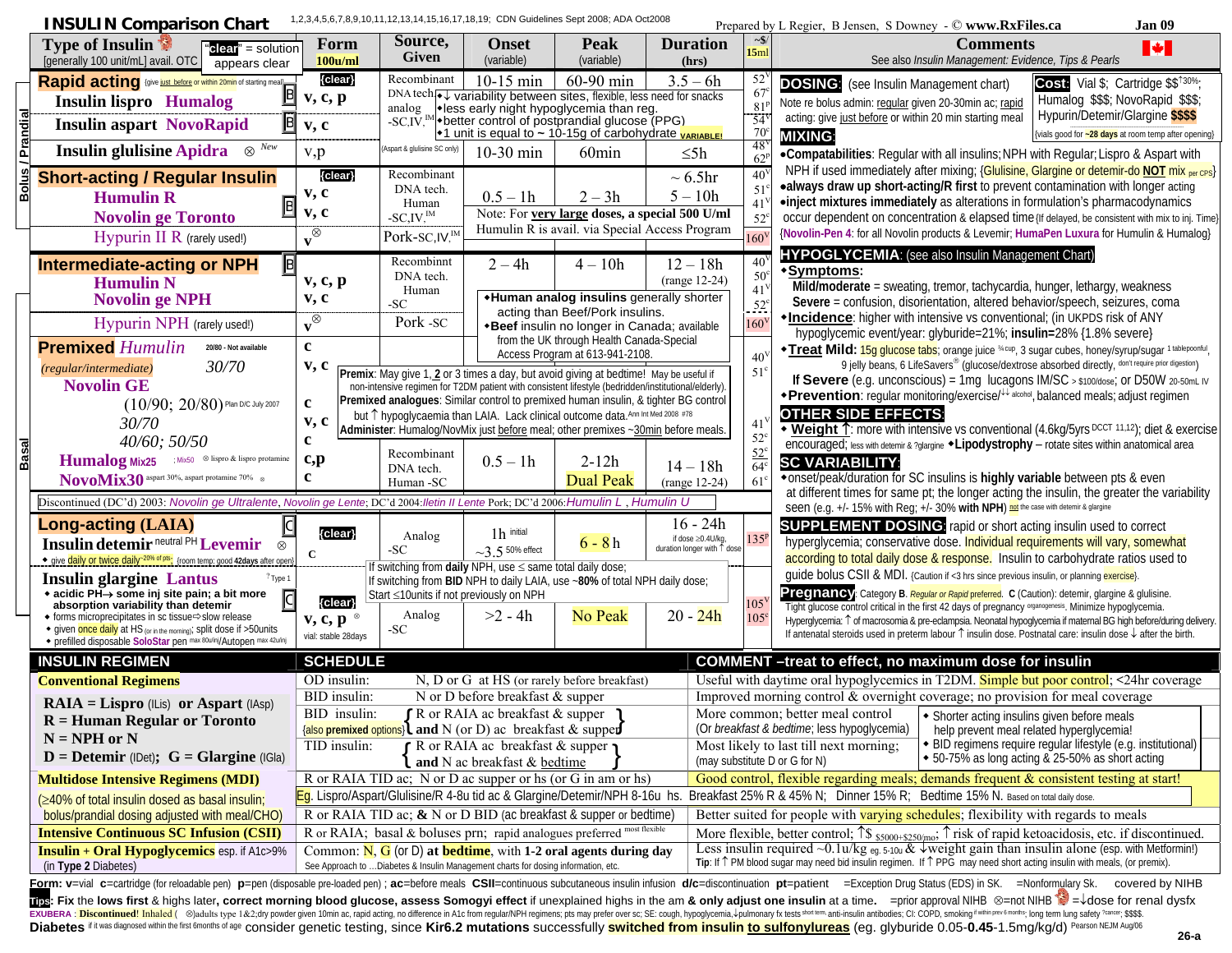#### **Indications for the Use of Insulin** • Type 1 Diabetes Mellitus (**T1DM**); gestational diabetes not controlled with diet & activity; Type 2 Diabetes Mellitus (**T2DM**) not controlled with meal choices, activity & use of oral agents; T2DM with severe infection, major surgery, oral hypoglycemics contraindications, lactating, or requiring corticosteroid; ketoacidosis or hyperosmolar nonketotic syndrome; severe hyperglycemia where rapid glucose reduction/control is desired. {Also: Low rate of drug interactions.} {Note: Recent Chinese trial: early intensive insulin till normal glycemia achieved x2 weeks induced remission in new T2DM. 2; n=382; evaluated at 1year; remission in 50% CSII vs 27% oral hypoglycemics. Preliminary!} **Administering Insulin - Subcutaneous (SC) Injection**  • Abdomen (**not** within a 5cm radius of the umbilicus), upper arms, , anterior/lateral thigh, buttocks. •Alcohol is no longer recommended for topical preparation of the skin; soap  $\& H_2O$  adequate. • Give insulin injections at a 90° angle subcutaneously to ensure adequate absorption. •DO NOT pinch skin {Pinching of the skin prior to injection is only necessary when using a 12 mm pen/syringe needles, if the individual is thin and/or in children. (Most needles 6-10mm)} •People with a BMI > 27 kg/m<sup>2</sup> may use the 12mm length needle (Becton Dickson recommendation) •If leaking is occurring at the injection site, check that the client is:  $\circ$  Injecting at a 90° angle & using the appropriate needle length  $\circ$  Leaving the needle under the skin for 5 seconds after injecting [**Insulins generally given SC, but rapid & short acting formulations can be given IV] Variables That Can Affect Insulin Action 1. Mixing insulin together**  a. Regular (short acting) insulin can be mixed with NPH with no effect on insulin action (draw up short acting first to avoid contamination with NPH e.g draw *clear before cloudy*) b. Lispro *Humalog* binds rapidly with NPH & must be injected immediately after mixing  $\begin{matrix} \text{Lapla } \text{d} \\ \text{Lapla } \text{d} \\ \text{Laplace} \end{matrix}$  and  $\begin{matrix} \text{Laplace} \\ \text{Laplace} \\ \text{Laplace} \end{matrix}$ Aspart *NovoRapid* may be mixed with NPH & must be injected immediately e-CPS d. Glargine *Lantus*: mixing with any other insulin not recommended {but some studies report that mixing with bolus insulin for BID administration in T1DM Pediatric suitable3,4}. e. Detemir *Levemir*: not to be mixed with any other insulin (potential for crystallization) **2.** I**nsulin dosage and absorption variance factors**  a. Larger doses of insulin may have slightly longer duration of action. For lispro & aspart an increase in dose has no effect on the duration of action. b. Daily absorption can vary up to 30% using same site at the same time c.Speed/consistency of absorption: Fast to slow: abdomen  $\rightarrow$  arm  $\rightarrow$  thigh  $\rightarrow$  buttock d. Absorption ↑ by exercise, heat, massage, injection into muscle e. Absorption ↓ by cold, lipohypertrophy, decreased blood flow (avoid areas of scar tissue) f. Avoid injecting into SC tissue adjacent to the main muscles being used in exercise **3. Injection site**: Systematically rotate injection site by at least 1-2 inches to prevent lipodystrophy. The **abdomen** is often the preferred site; most consistent & fast rate of absorption **4. Other**: improper storage (too hot or too cold); proper re-suspension of suspension insulins important! (Store insulin in a cold place 2 to 8°C, preferably a fridge, but not a freezer. Avoid direct sunlight.) **Canadian Guidelines - Notes Regarding Insulins** <sup>5</sup> CDA Guidelines 2008 & some specialist reviewers advocate for a more prominent role for the newer insulin analogues, if economic and drug plan coverage issues are not major considerations. Primary advantage valued is less hypoglycemia in some patients. (A1C & weight endpoints lack meaningful differences.) 5,6,7,8 Trend in current clinical thinking is to pursue tighter BG control, both basal & postprandial. Newer insulin analogues theoretically may allow for more precise tailoring of regimen if patients willing to be highly aggressive in carbohydrate counting, BG testing & titrating of insulin. Limited evidence together with **HI Short Acting** Human Regular Humulin R; Novolin ge Toronto **Bolus RAIAs Rapid Acting Lispro (ILis)** Humalog **Aspart (IAsp)** NovoRapid -rapid onset may Ö**better PPG control** if pre-meal (significance uncertain) **NPH Intermediate Acting** Human NPH Humulin N, Novolin ge NPH **Basal LAIAs Long Acting Detemir** (**IDet**) (daily or BID) Levemir **Glargine** (**IGlar**) (daily) Lantus Best not to mix rapid acting IAs, & not most devices.

varying appreciation of economic analysis result in conflicting viewpoints in this area.

*References available online at www.RxFiles.ca* 

# **Insulin Analogues (IA): Systematic Reviews (Tables 1 & 2)**

**Insulin Analogue Systematic Reviews (SR):** 1) Cochrane SAIA<sup>6</sup>; 2) Cochrane LAIA<sup>7</sup>; 3) COMPUS – IA8,34. {Many studies; however none assess long-term complications or mortality & most of low-quality.} Related LINKs9.

# **Table 1: IAs: Guide to Advantages/Disadvantages of Insulins** 6,7,8,10 **Insulins Advantages Disadvantages**

|         | 1115411115                                                                                                                                                                           | Auvaniayes                                                                                                                                                                                                                                                                                            | DISAUVAIILAYES                                                                                                                                                                                                                                                                  |
|---------|--------------------------------------------------------------------------------------------------------------------------------------------------------------------------------------|-------------------------------------------------------------------------------------------------------------------------------------------------------------------------------------------------------------------------------------------------------------------------------------------------------|---------------------------------------------------------------------------------------------------------------------------------------------------------------------------------------------------------------------------------------------------------------------------------|
|         | HI Short Acting<br>Human Regular<br>Humulin R; Novolin ge Toronto                                                                                                                    | *more long-term & safety experience<br>• low cost (10ml/mo x1yr: \$430 vs \$550 mlis-\$590 lAsp)<br>• pregnancy-extensive safety experience                                                                                                                                                           | • injecting 20-30 min pre-meal impractical<br>(short acting but not rapid acting)                                                                                                                                                                                               |
| ត្ត     | <b>RAIAS</b> Rapid Acting<br>Lispro (ILis) Humalog<br><b>Aspart (IAsp) NovoRapid</b><br>-rapid onset may $\Rightarrow$<br>better PPG control if pre-meal<br>(significance uncertain) | <b>◆inject &amp; eat convenience</b> (may give<br>just before or within 15 min of starting<br>meals); valuable when dietary/activity<br>patterns unpredictable, e.g. adolescents<br>∗may have less hypoglycemia<br>◆↑ patient satisfaction in T1DM<br>◆ safe in pregnancy (less extensive experience) | • moderately high cost utility in T2DM<br>(but reasonable cost utility in T1DM) <sup>8</sup><br>• lack evidence for any clinical outcome<br>or A1C advantage over HI<br>{T1DM studies: A1C difference was < - 0.2%}<br>•limited long-term & safety evidence                     |
|         | <b>NPH</b> Intermediate Acting<br>Human NPH<br>Humulin N, Novolin ge NPH                                                                                                             | •long-term safety & outcome evidence<br>$\triangle$ low cost (10ml/mo x1yr: \$430 vs \$830 iGar-\$1040 iDet)<br>• may avoid need for lunchtime bolus<br>injection (Tconvenience) e.g. in children                                                                                                     | •NPH vial must be mixed before<br>withdrawing dose affects absorption<br>• intermediate action & peak at 4-12hrs<br>predispose to hypoglycemia                                                                                                                                  |
| 3g<br>D | LAIAS Long Acting<br><b>Detemir (IDet)</b><br>(daily or BID) Levemir<br>Glargine (IGlar)<br>(daily) Lantus                                                                           | $\overline{\mathcal{A}}$ hypoglycemia, nocturnal subjective, not blinded<br>(T2DM: Estimated NNT= $\geq 6$ /6-12 mo <sup>7,8</sup> )<br>$\rightarrow$ slight $\downarrow$ in weight (<1kg) vs NPH (in<br>T2DM, only detemir had $\downarrow$ weight*)<br>◆OD dosing; IDet: some will require BID      | ◆ very high cost utility relative to NPH<br>• no difference in severe hypoglycemia<br>• limited long-term & safety evidence<br>$\hat{ }$ $\uparrow$ $\uparrow$ $\uparrow$ of injections if not mixed with bolus<br>• Tcaution in pregnancy (IDet may be an option) <sup>5</sup> |
|         | Premixed                                                                                                                                                                             | • convenience; $\downarrow$ A1C more than HS only $_{720M}$                                                                                                                                                                                                                                           | ◆ cost; limited flexibility with fixed dose                                                                                                                                                                                                                                     |

**Insulins: Selection Considerations (Evidence & Economic)**\* Systematic Reviews 8,6,7;34,35

**A1C differences of Insulin Analogues (IAs) compared to Regular & NPH:**  -Rapid Acting IA: range from -0.03% to -0.18% vs R; Long Acting IA: range from -0.12% to 0.28% vs NPH. adult -There are no clinically significant differences in A1C control likely to impact clinical outcomes. 6,7,8

**T1DM – Bolus (rapid or short acting):** 

**Adults**: Regular HI, Lispro or Aspart may be used. {ILis vs Reg: ↓ severe hypoglycemia (est. NNT=54/yr CI: 32-260)} -Consider a Rapid Acting IA especially if meal flexibility and/or hypoglycemia concerns.

**Adolescents**: Lispro & Aspart offer convenience, flexibility & ↓hypoglycemia & preferred over regular HI.

# **T1DM – Basal (intermediate or long-acting):**

• NPH preferred in COMPUS SR<sup>8</sup>; Detemir or Glargine are suitable if major hypoglycemia history or concern. {less hypoglycemia with IDet BID vs IGla OD11; but ↑ FG (7.7 vs 7.0) & ↑ serious adverse events (8.7% vs 6.9%) not Tx related?} Preadolescent: a twice daily NPH regimen not requiring a lunch time injection may be useful in some.

- ◆T2DM Bolus: ◆Regular HI <sub>preferred in compus sR<sup>8</sup>; Lispro or Aspart suitable if hypoglycemia history or concern.</sub>
- **T2DM Basal:** •NPH preferred in COMPUS SR<sup>8</sup>; Detemir or Glargine suitable if hypoglycemia history or concern. {IDet vs IGla12: similar A1C; but 55% of IDet required BID where wt gain advantage lost & 2x daily dose required; ↑ site rx's with IDet}

### **Pregnancy, Pre-existing T1DM / T2DM or Gestational:**

Most safety experience with HI; RAIAs also safe & allow for tight PPG control, but no evidence of superiority. Detemir & Glargine do not have sufficient safety data to recommend in pregnancy or preconception state.

\*Evidence for insulin analogues is often limited (small, short-term trials) and benefits modest; anecdotal experience is favorable. The COMPUS systematic & economic reviews rigorously assessed benefits, risks and incremental cost.<sup>8</sup> **Weight** change with LAIA: (T1DM: 0.36-0.71kg less than NPH); (T2DM: IDet: 0.96kg less than NPH; IGlar: no difference) 8 {There is question as to the clinical significance of the minor weight changes (<1kg here, or <5% in general).} **Hypoglycemia**: Most pronounced ↓ risk for LAIA is on nocturnal hypoglycemia. {LAIA vs NPH: NNT ≥6 (CI range 4-33)}7

**Cost** Approx**:** Bolus: Regular \$2–3/ml; Aspart \$3-4/ml; Lispro \$3-5/ml. Basal: NPH \$2-3/ml; Glargine \$6/ml; Detemir \$8/ml. **FORM COST CONVERTS FOR CONVERTING THE CONVERTS FOR A THE CONVERTS FOR A THE COMPUS ECONDITI**<br>{Cost estimate for converting 50% of patients to new insulin analogues ranges from \$50-100million/yr canada.<sup>13</sup> The COMPUS econ the overall impact of these costs & the potential benefits of lower A1C & hypoglycemia over the lifetime of the patient. Compared to regular insulin T2DM, the cost per Quality Adjusted Life Year (QALY) for RAIAs ranged from \$22,448 - \$130,865. The analysis comparing LAIAs with NPH insulin in T2DM was less favourable; for IGla the cost per QALY was \$642,994 & for IDet the value was not calculated as it was less effective than NPH in terms of A1C.14}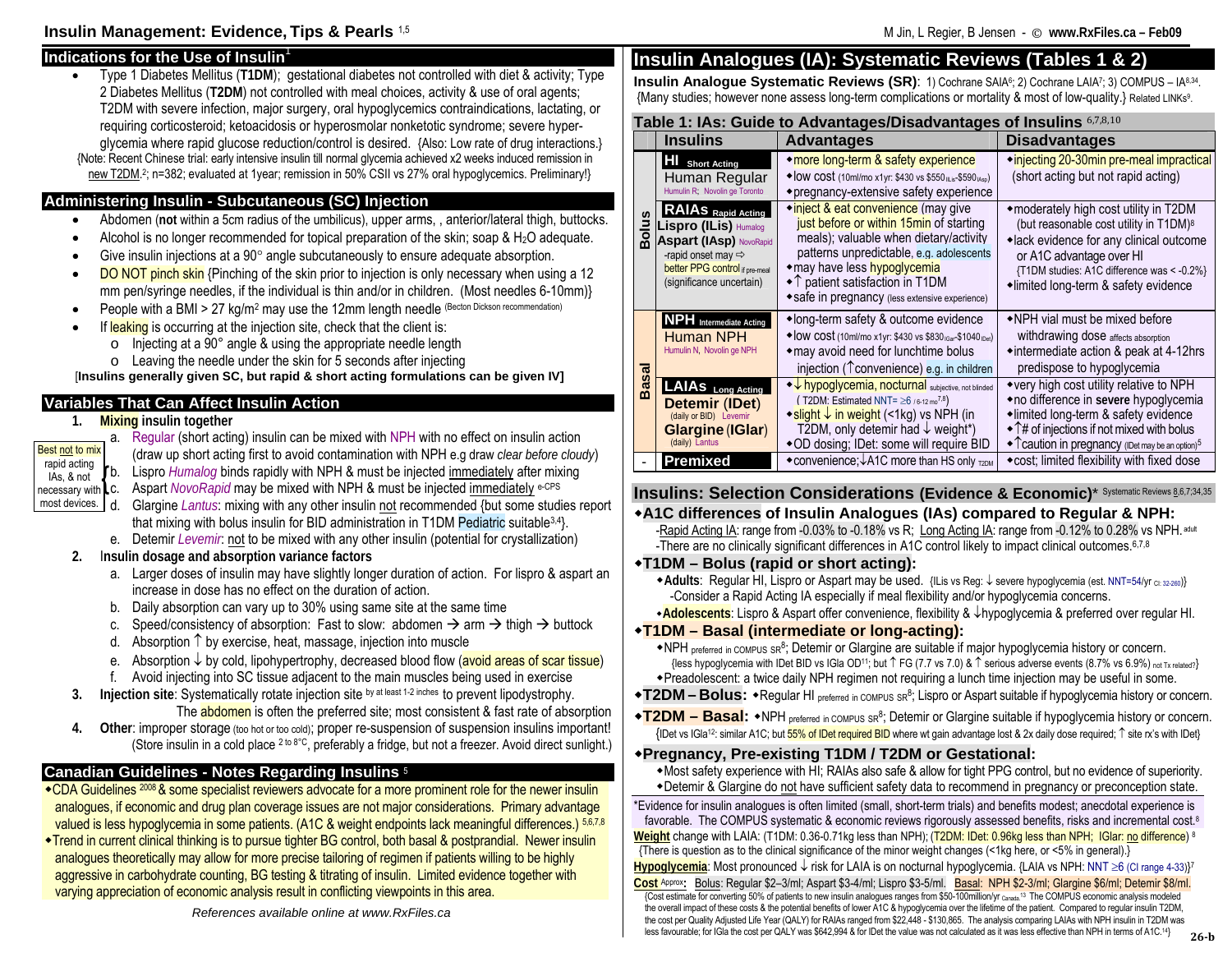# **MONITORING (BG, A1C, Ketones)**

### **Blood Glucose (BG) Targets**

•

- •Preprandial: Optimal BG 4-7 mmol/L before meals
- •Postprandial (PPG): BG 5-10 mmol/L 2hrs after meals (5-8 mmol/L if A1C target not being met) {Limited observational data suggests PPG as a potential risk factor for mortality 15}
- •Prevent extreme lows (<3.5 mmol/L) and high BG levels (>14mmol/L)
- •Individualize with each person 16: e.g. ambitious targets may be counterproductive in elderly (risk of hypoglycemia, etc.); for patient who has coronary artery disease (CAD), low BG can trigger atrial fibrillation therefore ambitious targets may not always be achievable/beneficial.<sup>17</sup>

# **Self Monitoring Blood Glucose (SMBG)**<sup>1,5</sup>

- • No gold standard of testing frequency established. {**Systematic/Economic Review** Draft: COMPUS 32}
	- •Diet Only: may check occasional postprandial {\$\QALY: non-insulin T2DM, ≥1strip/day = \$113,643; 1-4 strip/wk=\$6,322-46,445}
	- • OHA only: routine self monitoring not necessary in T2DM patients not on insulin & without hypoglycemia <sup>18,19,20</sup> {If done, twice in a day at staggered times, e.g. pre- & post-prandial.}
	- •OHA & bedtime insulin: testing once daily at variable times is recommended.5
	- • OHA & insulin MDI: individualize AC/PC meals, up to 7x/day or more in patients with intensive regimens
	- • Insulin monotherapy: individualize eg. Tid, pre & post prandial •**Strips: yearly cost (1 test/day= >\$165; 3 tests/day= >\$500; 7 tests/day=\$1100-2400) generics: Life, Sidekick, Truetrack**
- Paired meal testing (AC & 2hr PC) helpful to match regimen to BG patterns; may stagger times:
	- oDay 1: AC & PC breakfast; Day 2: AC &PC lunch; Day 3: AC & PC supper; Check HS somewhere.
		- oThis gives a good cross sectional representation of pattern of hyperglycemia, with less testing.
- • Test more often: during pregnancy; illness; before driving to detect & treat hypoglycemia; when diet & activity changes; when adjusting insulin/pills; if hypoglycemic unawareness; exercise?; driving?
- $\bullet$  Rapid-acting insulin analogues, oral glitinides: e.g. repaglinide (Gluconorm®) – may be particularly important to check 2 hours postprandial to determine if the dose is accurate
- •Testing at ~3:00am or overnight expected insulin peak time may be required to rule out nocturnal hypoglycemia

# **Variables Affecting Accuracy Of Self-Monitoring Blood Glucose (SMBG)**

- •Sample Size: too little blood on test strip may cause problems for some meters
- •Test strips: if expired or exposed to extreme temperature or humidity.
- •Clean finger needed (especially sensitive to sugar containing foods or drinks).
- • Meter inaccuracy: if old, dirty, or exposed to extreme temperatures. Lab/meter comparison recommended (annually). A fasting lab/meter comparison should be done annually to check meter accuracy; acceptable reading could be within 15-20% higher or lower than the lab value.
- •Hematocrit: most test strips make allowance for this (results vary from 4-30% for every 10% change in hematocrit) o Anemia can falsely ↑ & polycythemia can falsely ↓ the BG values obtained by meters
- •Alternate site testing or misrepresentations of BG results (clients falsify the test results)

# **Glycated Hemoglobin (A1C):** an indicator of overall glycemic control in the preceding 3 months

- • A1c may be measured every 3 months in all clients taking insulin & every 6 months in people on nutrition therapy, oral antihyperglycemic agents (OHA) or during tx & lifestyle stability
- •Accuracy affected by: anemia falsely ↑ if slow RBC turnover e.g iron deficiency; falsely ↓ if fast RBC turnover e.g. hemolysis; PRBC transfusion; Hemoglobinopathies; ESRD (depending on assay used)
- •**Target A1c for most:**  $\leq$  7%. A1c targets should consider patient factors & intervention intensity. (Overly intensive regimens may cause harm in T2DM populations ACCORD; see Diabetes Trials chart)
- •**Blood Glucose & A1c relationship** (derived from DCCT in T1DM)<sup>21</sup>
- o Mean BG (mmol/L) = [1.98 x A1C(%)] 4.29. (E.g., A1c = 10, Mean BG= 19.8-4.29 = 15.5mmol/L) <sup>Ö</sup>**Estimated Average Glucose** (**eAG**) is another new way to reflect A1c; reported as mmol/L 22
- o eAG (mmol/L) = 1.59 x A1C(%) 2.59

#### A1c: 6% = eAG 7mmol/L 7% = eAG 8.5mmol/L 10% = eAG 13.3mmol/L

# **Urine Ketone Testing (Primarily in T1DM)**

- • Required during significant hyperglycemia periods to assess risk of potentially life-threatening ketoacidosis e.g., when pre-prandial BG >14<sub>mmol/L</sub>, nausea, vomiting, abdominal pain, illness &/or if dehydration
- •May test urine ketones during **pregnancy** to ensure mother & baby's nutritional needs are met (**Blood ketone** testing may be preferred over urine ketone testing, since assoc. with earlier detection of ketosis & response to tx.)

# **HYPOGLYCEMIA**

•

•

•

- • Clinically hypoglycemia is defined as a state that results in:
	- o Biochemical low e.g BG <3.5 or < 4 mmol/L (common definition in DM trials)
	- o Autonomic (adrenergic) OR neuroglycopenic symptoms {better recognition if infrequent occurrence} {Symptoms may occur at euglycemic BG levels in chronic hyperglycemia; typically resolves with time.}
- •Mild: autonomic symptoms: tremors, palpitations, sweating, excessive hunger; able to self-treat
- •• Moderate: autonomic & neuroglycopenic symptoms – headache, mood  $\triangle$ , irritability,  $\downarrow$ attentiveness, paresthesias, visual disturbances; may be able to self-treat
- • Severe hypoglycemia = distinguished by unresponsiveness, unconsciousness, seizures or coma; unable to self-treat, requires assistance. (Some studies also use thresholds e.g. ≤2.8mmol/L)
- •Nocturnal: night sweats, nightmares; patient may not be aware. (Subjectively defined in studies.)
- • Causes - Iatrogenic: dose of insulin or sulfonylureas is too high; diabetes therapy too intensive; decreased renal function can result in increased frequency of hypoglycemia in those on insulin or sulfonylureas; increase in the level of **activity**; insufficient carbohydrates in diet; Drug Causes<sup>23</sup>: insulin, sulfonylureas <sub>(chlorpropamide & glyburide);</sub> alcohol <sub>delayed</sub>, beta-blockers, salicylate, chromium, marijuana {Tight glucose control in critically ill hospitalized patients offers no benefit but ↑↑ risk of hypoglycemia. JAMA 2008; 24}
- •Other: develop meal & activity plan; a bedtime snack may be helpful in those at risk (if BG <7mmol/L)

# **Treatment For Mild To Moderate Hypoglycemia**

- •• 15g of carbohydrate (glucose or sucrose tablets) should ↑ BG about 2.1 mmol/L in 20 min
	- o {Other 15g examples: ¾ cup juice or regular soft drink, 3 teaspoonfuls table sugar or honey, 6 LifeSavers<sup>®</sup>. 3 sugar cubes, 9 jelly beans. (glucose/dextrose absorbed directly)}
- •Children – 0.3g/kg (10g carbohydrate in child <5yrs or <20kg)
- •Wait 15 minutes, retest BG and retreat with another 15g glucose/sucrose if BG < 4.0mmol/L
- • After initial glucose treatment, another carbohydrate containing snack should be taken within 1 hour. If meal more than 1 hour away, a snack with 15g carbohydrate & protein source is also recommended.
- •If on Acarbose - use glucose tablets, milk or honey; (sucrose will not be absorbed!!!)

# **Treatment For Severe Hypoglycemia Occurring Outside Hospital Setting\***

- • If **conscious** and able to take oral treatment:
	- o Treat with 20g glucose in tablet form, then wait 15 minutes (if possible).
	- $\circ$  Retest BG & retreat with another 15g glucose if BG <4.0mmol/L. (<mark>Repeat till sustained >4<sub>mmol/L</sub>)</mark>
	- If **unconscious / unable to swallow**: (BG <2.8mmol/L associated with unconscious)
	- o Administer glucagon (details below). {**Kits available > \$100**; portable for emergencies}
	- o Once the individual is conscious & able to take oral food, hospitalization is probably not necessary; however, cause should be determined so that recurrence can be avoided.
	- $\circ$  Glucose gel should NOT be used buccally since minimal absorption through mucosa. Glucose gel is slow to react (< 1mmol/L rise in 20 min) & must be swallowed.

# **Table 2: Glucagon Treatment Of Acute Hypoglycemia**

- • Converts stored glycogen in the liver to glucose. Glucagon is only helpful if liver glycogen is available. {Less effective if suffering from starvation, chronic hypoglycemia &/or adrenal insufficiency.}
- •Adult: glucagon dose SC/IM 1mg (if IM, administer in the deltoid or anterior thigh) o BG may rise from 3 -12 mmol/L within 60 min
	- Child: glucagon SC/IM 15-30mcg/kg [MAX 1mg/dose] {<5yrs: 0.25-0.5mg; 5-10yrs: 0.5-1mg; >10 yrs: 1mg} o {Also: mini-dosing for impeding hypoglycemia due to refusal to eat (20mcg/yr of age; Max 150mcg)}
- BG response is greater in T2DM than in T1DM. Glucagon side effects: may cause nausea & vomiting
- •Following glucagon administration: turn patient on side to avoid aspiration; never leave alone.
- •When individual becomes alert, usually 10-15 min after receiving glucagon IM/SC, he/she should be given a fast acting carbohydrate (e.g., glass of juice, or glucose/sucrose tablets) followed by a carb. snack such as crackers & cheese or a sandwich (to prevent recurrent hypoglycemia). Ongoing monitoring is essential!

\* If access to hospital/medical care, IV dextrose will act rapidly (Dextrose 10 to 25 g (20 to 50 cc of D50W) should be given over 1 to 3 minutes. Repeat BG in 15-30minutes. (The pediatric dose of glucose for IV treatment is 0.5 to 1 g/kg). Follow with D5W IV.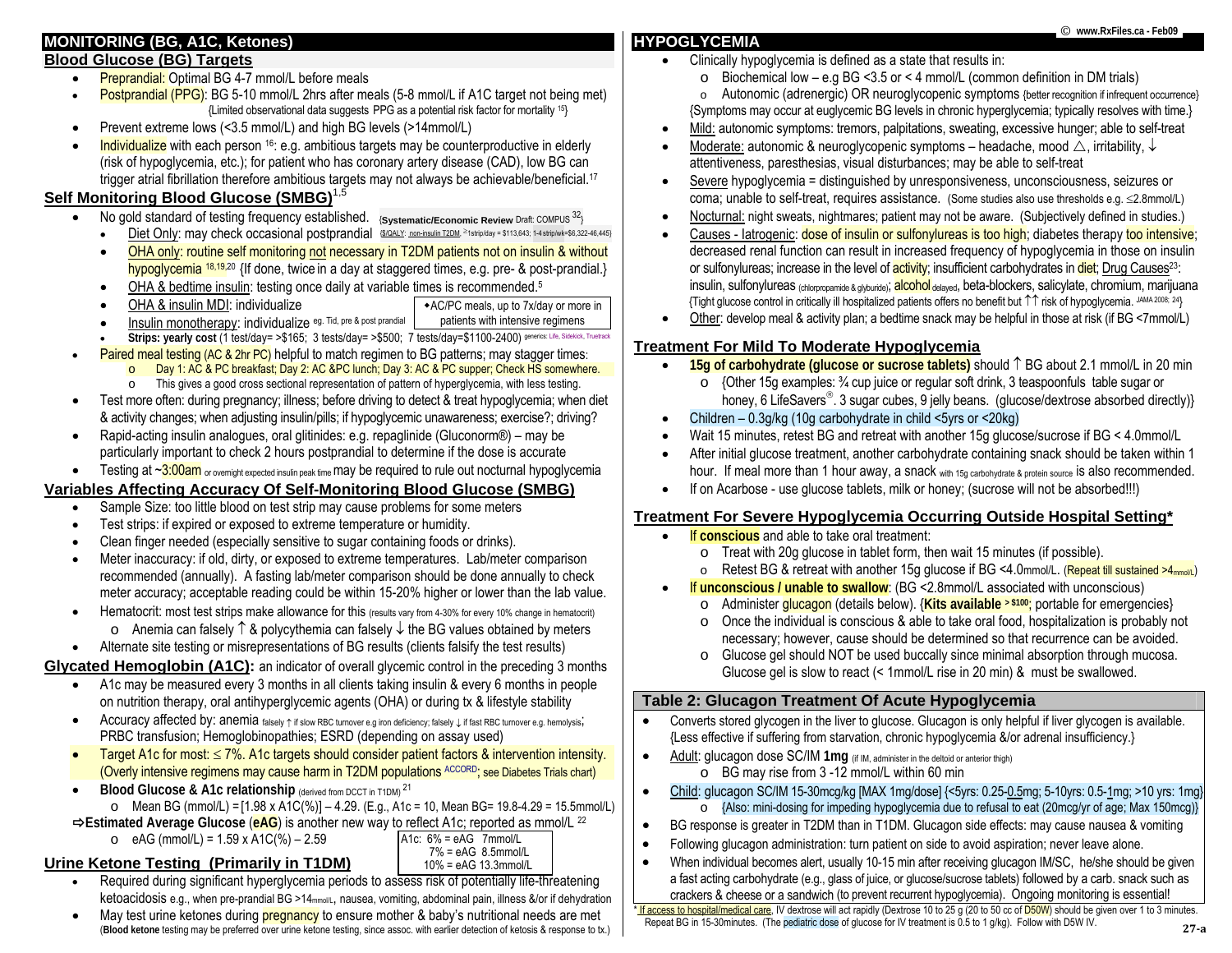# **INITIATING INSULIN**

**Type 2 DM (adult) on oral medication**<sup>s</sup> (see also RxFiles - Approach to Management of T2DM)

### ◆ Start low dose for safety, then titrate upward!!!

- $\bullet$  5-10 units of intermediate insulin  $_{6.0\text{ NPH}}$  or 0.1-0.2 units/kg of total body weight (TBW) at hs; titrate by 2 units every 2-3days. {More cautious with initiation & titration in elderly & non-obese (e.g. start with 5 units)}
- Adding insulin to already established **metformin** may be very useful to ↓ insulin dose required; also may result in less weight gain & less hypoglycemia
- Secretagogues e.g. sulfonylureas useful with hs basal insulin; should be stopped if mealtime insulin given
- **Caution/Avoid**: TZD glitazone & insulin combinations; ↑ heart failure, weight gain & edema25 (not approved).

### **Type 1 DM**

- Adult: 0.1-0.5 units/kg of body weight. (Typical requirement 0.5 units/kg.) If newly diagnosed, but not acutely ill or ketotic – start with lower dose (e.g. 0.3 units/kg or 4 units ac meals and hs).
- Adolescent: start similar to adult; but expect eventual higher requirement e.g. ≤1 unit/kg (tight follow-up required)

# **SWITCHING INSULINS**<sup>\*</sup> {temporary 1<sup>BG</sup> monitoring required; ↓ dose to 80% for more conservative approach}

Short-acting human insulin  $\rightarrow$  Rapid Acting IA: may be transferred on a unit for unit basis

NPH OD  $\rightarrow$  glargine OD: may use same total number of units/day

NPH BID  $\rightarrow$  glargine or detemir OD:  $\downarrow$  total daily dose to  $80\%$  of the NPH daily dose

<code>NPH OD</code>  $\rightarrow$  detemir OD: may use up to the same total # of units/day (↑ in dose is likely <u>after</u> switch; some may require <mark>BID</mark>) Basal only hs  $\rightarrow$  premixed given BID: use same or less total number of units/day (as  $\hat{\ }$ 'd effect)<sup>16</sup>  **\*If hypoglycemia** history or reason for switching, may be more conservative in initial dose chosen.

# **TIPS FOR INSULIN DOSE ADJUSTMENT**

- 1.Fix the lows first & the highs later. Once the lows gone, rebound hyperglycemia often eliminated.
- 2.Adjust insulin by 5-10% per week, or 1 or 2 units at a time to prevent hypoglycemia.
- 3. Adjust one insulin at a time. Begin with the insulin that will correct the 1st problem BG of the day.
- 4. Overnight control is difficult & requires the right basal dose. {Goal: keep BG between 4-8mmol/L from bedtime to morning without causing a low & usually without requiring a bedtime snack.}
- 5. To assess for <mark>Somogyi</mark> (nocturnal hypoglycemia with rebound hyperglycemia in the morning) or overnight control, check BG at 0300 or 0400 not just once but a for a few nights, especially if experiencing unexplained morning highs. {Dawn phenomena also causes early AM rise but due to hormonal surge.}
- 6. Nightmares, restless sleep, headache on waking, wet pillow or sheets may be signs of sleeping through a low BG reaction. {One specialist uses BG from both 2AM & 5AM to assess.}
- 7. Postprandial targets are helpful when assessing the meal insulin. Assessing PPG control provides information to determine which insulin needs adjusting (the meal insulin or the basal insulin). The goal is to achieve PPG levels of 5-10mmol/L without lows between meals.
- 8. Sliding Scale Insulin: practice generally discouraged. Consider basal/bolus & supplemental regimen. {Supplemental insulin useful in addition to daily regimen (**e.g.** 1 unit bolus insulin for every 3mmol/L greater than 7 mmol/L; **but will vary!**)}

# **Activity/Exercise Principles:**

Patient education important for success!!!

- 1.In general, insulin therapy does not require adjustment for periods of activity < 30 minutes.
- 2. If activity > 30 minutes, & the activity is spontaneous & not preplanned, supplemental CHO before and during the activity can be used to balance the effects of ambient (previously injected) insulin.
- 3. Self Monitoring of Blood Glucose (SMBG) is recommended post event period q1-2h to assess response to activity and food consumption and to avoid post activity hypoglycemia.
- 4. On days of planned activity, reduction of pre-activity dose of insulin will help prevent hypoglycemia induced by exercise. If exercise will be after breakfast, lower the dose of regular insulin that would be taken before breakfast. If rapid acting insulin is used (aspart or lispro), decrease insulin dose only if exercise takes places within 2-3 hours after injection. (See Table 3.)
- 5. BG readings before, after, and possibly during exercise should be used to determine the appropriate change in insulin dose or food intake the next time the activity is done.
- 6. Prolonged activity can have a delayed BG lowering effect; ↓ in basal insulin may be required.

{If T1DM & BG acutely high >14-16mmoL/L, exercise will speed up ketosis process & should be delayed till BG lowered.}

| Table 3: Exercise Intensity & % Of Insulin Dose Reduction <sup>26</sup> VO2 max = max rate of O2 consumption |                    |           |                    |  |  |  |  |  |  |  |  |
|--------------------------------------------------------------------------------------------------------------|--------------------|-----------|--------------------|--|--|--|--|--|--|--|--|
| <b>Intensity</b> (% VO2 max)                                                                                 | 30 min of exercise |           | 60 min of exercise |  |  |  |  |  |  |  |  |
| Mild exercise (25%)                                                                                          | 25                 |           | 50                 |  |  |  |  |  |  |  |  |
| Moderate exercise (50%)                                                                                      | 50                 | (patient  | 75                 |  |  |  |  |  |  |  |  |
| Strenuous activity (75%)                                                                                     |                    | variable) | No insulin         |  |  |  |  |  |  |  |  |
|                                                                                                              |                    |           |                    |  |  |  |  |  |  |  |  |

# **TRAVEL THROUGH TIME ZONES**

| *General comment: goal is to switch to new time zone as soon as possible after arrival at new<br>destination. {North-South travel may involve little if any time change so no insulin adjustment required.} |                                                                                                                                                                   |  |  |  |  |  |
|-------------------------------------------------------------------------------------------------------------------------------------------------------------------------------------------------------------|-------------------------------------------------------------------------------------------------------------------------------------------------------------------|--|--|--|--|--|
| $\bullet$ In North America (3 hours max) $\rightarrow$ no adjustment                                                                                                                                        |                                                                                                                                                                   |  |  |  |  |  |
| • Travel EAST (lose hours, shorter day): usually need less intermediate or long-acting insulin & less sleep                                                                                                 |                                                                                                                                                                   |  |  |  |  |  |
| $\triangle$ Canada $\rightarrow$ Europe<br>Lose 5-7 hrs; shorter day                                                                                                                                        | Decrease bedtime dose of intermediate-acting insulin (NPH) by 1/3<br>$\bullet$<br>or $\frac{1}{2}$ on the travel day (usually on the plane crossing the Atlantic) |  |  |  |  |  |
| $\bullet$ Europe $\rightarrow$ Canada<br>Gain 5-7 hrs; longer day                                                                                                                                           | When arrive home, have an extra meal & extra dose of bolus insulin<br>٠<br>The dose will need to last 5-6 hours, until return to usual routine                    |  |  |  |  |  |

# **SICK DAY GUIDELINES for Patients on Insulin**

- Check BG before meals &/or q4h around the clock (more often if necessary); drink extra sugar-free fluids
- Acute illness has variable effect on insulin requirement; management patient & regimen dependent
- T1DM: additional doses of bolus insulin for elevated BG or urine ketones (if BG not low); may ↓ insulin dose to avoid low BG if unable to ingest required amounts of carbohydrate & BG is not high.
- T2DM:  $\downarrow$  or hold mealtime insulin if not eating;  $\uparrow$  or additional doses of bolus insulin if high BG
- If on oral hypoglycemics, may need to temporarily decrease dose
- If the individual cannot eat as usual, they should replace solid food with glucose containing fluids. They should try to take <sup>≥</sup>10 grams of carbohydrate every hour (see *clear fluids* below).

**PRE-PROCEDURE CONSIDERATIONS** e.g. outpatient with diet restrictions pre-gastroscopy 27

- Management depends on: T1DM vs T2DM; duration of fasting; time/duration of procedure; insulin regimen
- E.g. Days Before Test: no change or ↓ basal insulin dose(s) by ~20%; ↓ bolus insulin dose(s) by ~50%. BG in range of 5-12mmoll, are OK for 1-2 days. On Day of Test:  $\downarrow$  morning basal insulin by ~30% (up to 50% if very long procedure) & do not take bolus until test is done & ready to eat. Test BG before giving next insulin.
- Clear fluids containing sugar: (e.g. fruit/sports drink, pop, popsicle, regular Jell-O®); test BG more frequently (e.g. q4h); if BG <4mmol/L or symptoms, take 15-20g carbohydrate & retest in 15min

# **PREGNANCY & PRE-EXISTING DIABETES – Targets & Comments** <sup>5</sup>

| Pre-pregnancy: A1c (%)                                                                                    | ≤7.0        | $1.$ S         |  |  |  |  |  |  |  |  |
|-----------------------------------------------------------------------------------------------------------|-------------|----------------|--|--|--|--|--|--|--|--|
| Once pregnant:                                                                                            |             |                |  |  |  |  |  |  |  |  |
| FBG & preprandial (mmol/L)                                                                                | $3.8 - 5.2$ | 3. S           |  |  |  |  |  |  |  |  |
| 1-hour PPG (mmol/L)                                                                                       | $5.5 - 7.7$ | {Hyper<br>Post |  |  |  |  |  |  |  |  |
| 2-hour PPG (mmol/L)                                                                                       | $5.0 - 6.6$ | d              |  |  |  |  |  |  |  |  |
| A1c (%) of somewhat limited value in pregnancy   $\leq$ 6.0 if possible                                   |             | $+5-7$         |  |  |  |  |  |  |  |  |
| In some 9, especially T1DM or obese, higher targets may be<br>necessary to avoid excessive hypoglycaemia! |             |                |  |  |  |  |  |  |  |  |

#### top OHAs, ACEI/ARB & statin prior to conception\*,\*\* Use intensive insulin therapy - MDI or CSII SMBG: pre & postprandial at least 4 x per day glycemia Effects: T1: developmental defects; T3: macrosomia, delivery & neonatal complications tpartum:  $\bullet$  Insulin may not be required on the day of delivery & up to 24-48 hours postpartum days post-delivery, insulin requirements have usually

irned to pre-pregnancy levels. Encourage breastfeeding!

 **Pregnancy Category B**-*Likely safe*: Human regular, NPH; Aspart, Lispro. **Category C**-*Caution*: Detemir, Glargine theoretical early risk \*There is evidence that *glyburide & metformin e.g.* in PCOS may be safe & not contraindicated in all cases. \*\*Give 5mg/d folic acid!<sup>28</sup>

# **GESTATIONAL DIABETES (GDM)**<sup>5</sup>

- **Targets**: same as "Pre‐existing" in table above. Avoid FBG < 3.3 mmol/L & 1 hr PPG < 5.0 mmol/L.
- **Intervention:** Diet & light exercise (small plate; walk after meals). If targets not achieved within 2 wks with nutrition alone, insulin should be initiated. {Glyburide or metformin<sup>Mic</sup> are 2<sup>nd</sup> line "off-label" options.} Regimen & dose depends on the pattern of hyperglycemia. Follow up: screen oGT for DM @ 6weeks-6months post-partum.
- **Example of MDI regimen in GDM (dosing will depend on patient!)**
- High FBG: NPH qhs 0.1 unit/kg body weight (or start 5-8 units NPH qhs); Avoid LAIAs (Glargine, Detemir)
- High PPG: Regular or RAIA of 1.5 units/10g CHO at breakfast due to insulin resistance, & 1 unit/10g CHO at lunch & dinner (or start 5 units bolus insulin for each meal with high PPG)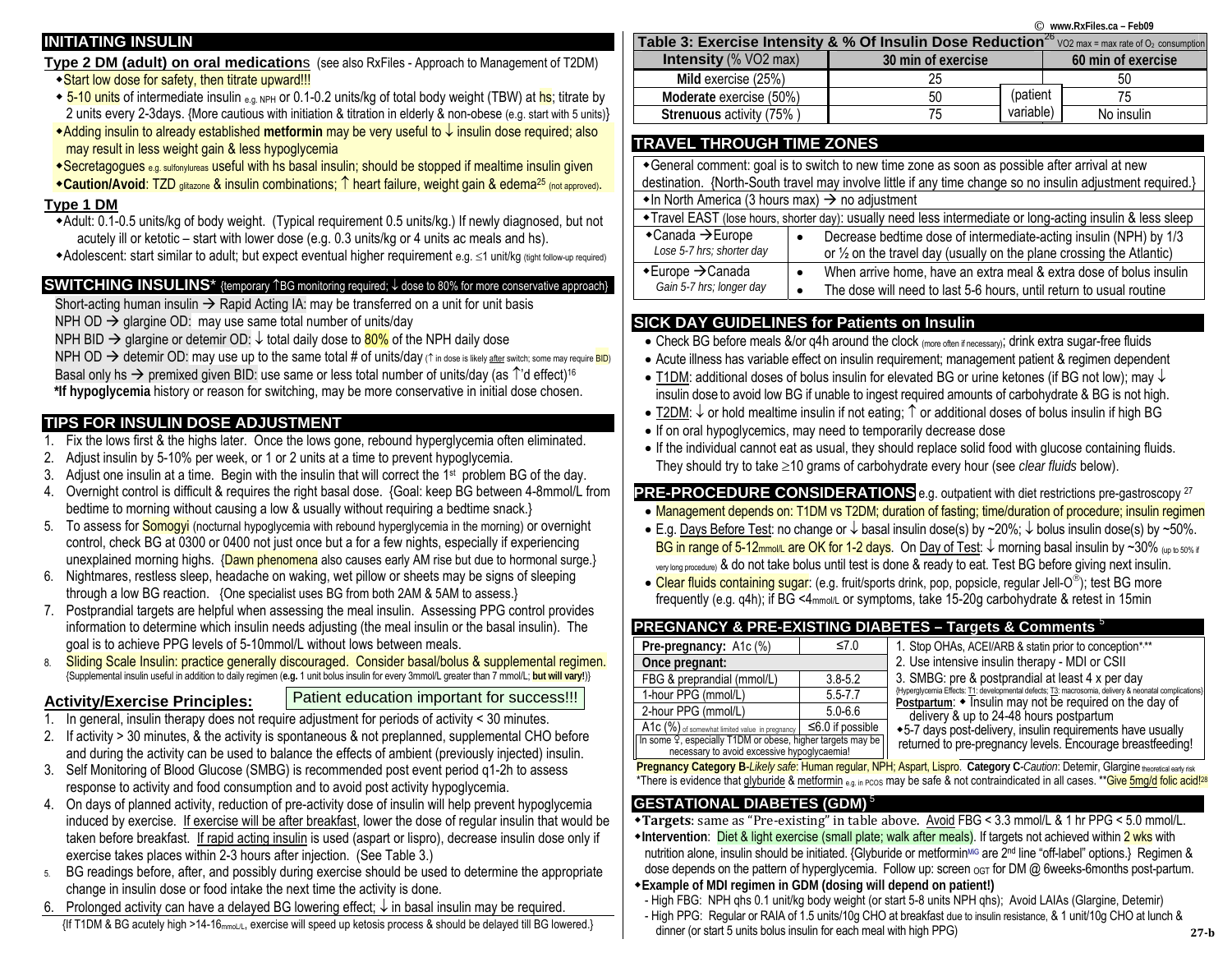| APPROACH TO MANAGEMENT OF TYPE 2 DIABETES (T2DM) in Adults                                                                                                                                                                                                                                                                                         |                                                                        |                                    |                                       |                              |                                                                                                                                                                                                                                                                                                                                                            |
|----------------------------------------------------------------------------------------------------------------------------------------------------------------------------------------------------------------------------------------------------------------------------------------------------------------------------------------------------|------------------------------------------------------------------------|------------------------------------|---------------------------------------|------------------------------|------------------------------------------------------------------------------------------------------------------------------------------------------------------------------------------------------------------------------------------------------------------------------------------------------------------------------------------------------------|
| <b>Nonpharmacologic Therapy:</b> {nutrition & activity $\Rightarrow$ weight loss of $\geq$ 5% or $\geq$ 4kg can $\downarrow$ hyperglycemia}                                                                                                                                                                                                        | <b>BMI</b>                                                             |                                    |                                       |                              | $\overline{W}_{\text{L4} \text{L1}}$ Diabetes Charts - www.RxFiles.ca - Oct 2008                                                                                                                                                                                                                                                                           |
| $\blacktriangleright$ Lifestyle Modifications <sup>1</sup> portion plate.pedometer & Patient Education are important at all levels! <sup>2,3,4</sup>                                                                                                                                                                                               | $(kg/m^2)$                                                             |                                    |                                       |                              | $\left  45_{\text{kg}} \right  50 \left  55 \left  60 \right  65 \left  70 \right  75 \left  80 \right  85 \left  90 \right  95 \left  100 \right  105 \left  110 \right  115 \left  120 \right  125 \left  130 \right $                                                                                                                                   |
| See Health Canada's Food & Fitness Guides &/or CDA<br>If individualized goals for glucose are not achieved                                                                                                                                                                                                                                         | cm.                                                                    |                                    |                                       |                              | in. $99_{\text{lbs}}$ 110 121 132 143 154 165 176 187 198 209 220 231 242 253 264 275 286<br>$155_{cm}$ 61 18 <sup>1</sup> / <sub>21</sub> 23 25 27 29 31 33 35 <sup>1</sup> / <sub>2</sub> 37 <sup>1</sup> / <sub>2</sub> 39 <sup>1</sup> / <sub>2</sub> 41 <sup>1</sup> / <sub>2</sub> 43 <sup>1</sup> / <sub>2</sub> 44 <sup>8</sup> 50<br>$52 \mid 54$ |
| in 2-3 months, $\Rightarrow$ reassess; advance to next level of therapy Guidelines. {Consider low-glycemic, Mediterranean diet. Shai 08]                                                                                                                                                                                                           | <b>160</b>                                                             |                                    |                                       |                              | 63 17 <sup>1</sup> / <sub>2</sub> 19 <sup>1</sup> / <sub>2</sub> 21 <sup>1</sup> / <sub>2</sub> 23 <sup>1</sup> / <sub>2</sub> 25 <sup>1</sup> / <sub>2</sub> 27 29 31 33 35 37 39 41 43 45 47<br>49 51                                                                                                                                                    |
|                                                                                                                                                                                                                                                                                                                                                    | (m;nc)<br><b>165</b>                                                   |                                    |                                       |                              | 65 161/2 181/2 20 22 24 26 271/2 291/2 31 33 35 361/2 381/2 401/2 42 44<br>46 48                                                                                                                                                                                                                                                                           |
| <b>Oral Hypoglycemic Monotherapy</b><br>{Note: if A1C $\geq$ 9%, consider MF + 2 <sup>nd</sup> agent concurrently.}                                                                                                                                                                                                                                | <b>HEIGHT</b><br><b>170</b>                                            |                                    |                                       |                              | $40 \t 41\frac{1}{2}$<br>43 45                                                                                                                                                                                                                                                                                                                             |
| FYI: MF target dose in UKPDS-34 (obese, age ≤65):<br><b>*For most, especially if obese or overweight</b>                                                                                                                                                                                                                                           | 175<br>69                                                              |                                    |                                       |                              | 14½ 16 18 19½ 21 23 24½ 26 28 29½ 31 32½ 34½ 36 37½ 39<br>41 421/2                                                                                                                                                                                                                                                                                         |
| 1700mg am + 850mg @ supper (↓ mortality NNT=14/10yr)<br>$\Rightarrow$ start metformin (MF) 250-500mg po OD                                                                                                                                                                                                                                         | <b>180</b>                                                             |                                    |                                       |                              | 71 14 15 17 18 20 21 23 24 26 28 29 31 32 1 35 1 37 38 10                                                                                                                                                                                                                                                                                                  |
| (Titrate dose up slowly to improve GI tolerance!; over 3-4 weeks or longer if GI side effects;                                                                                                                                                                                                                                                     | 185                                                                    |                                    |                                       |                              | 73   13 14½   16   17½   19   20½   22   23½   25   26   28   29   30½   32   33½   35   36½   38                                                                                                                                                                                                                                                          |
| usual dose $\leq$ 2,000mg/day; lower doses in elderly &/or $\sqrt{\ }$ renal fx (see Table 6)                                                                                                                                                                                                                                                      |                                                                        |                                    |                                       |                              | Underweight = <18.5kg/m <sup>2</sup> ; Normal = 18.5-24.9kg/m <sup>2</sup> ; Overweight = 25-29.9kg/m <sup>2</sup> ; Obese = $\geq 30$ kg/m <sup>2</sup>                                                                                                                                                                                                   |
| $\Rightarrow$ alternative agents used if metformin contraindicated/not tolerated                                                                                                                                                                                                                                                                   |                                                                        |                                    |                                       |                              | <b>Waist Circumference: <math>\delta</math> &lt;94cm ideal,</b> >102cm high risk; $\Omega$ <80cm ideal, >88cm high risk {better risk predictor than BMI!}                                                                                                                                                                                                  |
| eg. secretagogues (e.g. sulfonylureas, repaglinide), TZDs not rosiglitazone ADA08, insulin, acarbose; see chart                                                                                                                                                                                                                                    |                                                                        |                                    |                                       |                              | Table 6: Individualization of Drug Therapy: Special Considerations                                                                                                                                                                                                                                                                                         |
| {In rare "young, thin T2DM", sulfonylurea (SU) low-moderate dose or metformin suitable for initial tx}                                                                                                                                                                                                                                             | <b>Patient Factor</b>                                                  |                                    |                                       |                              | Consider $\Rightarrow$ possibly preferred drugs                                                                                                                                                                                                                                                                                                            |
| $\Rightarrow$ If TZDs considered, these agents can take a long time before full effect seen (6+ weeks). There                                                                                                                                                                                                                                      | <b>Renal failure</b> *                                                 |                                    |                                       |                              | TZDs, repaglinide; insulin; (also tolbutamide or gliclazide <sup>5</sup> )                                                                                                                                                                                                                                                                                 |
| are theoretical advantages to early use but also concerns about $\uparrow$ weight, HF, fractures (9) &                                                                                                                                                                                                                                             | <b>Hepatic disease</b>                                                 |                                    |                                       |                              | Insulin, repaglinide; acarbose; (Caution: glyburide, metformin & TZDs)                                                                                                                                                                                                                                                                                     |
| possibly cardiovascular (CV) risk. {CV & MI risk concerns mostly with rosiglitazone.}                                                                                                                                                                                                                                                              | <b>Hypoglycemia</b>                                                    |                                    |                                       |                              | Metformin, metformin+sitagliptin, TZDs; also: repaglinide;                                                                                                                                                                                                                                                                                                 |
| Repeat A1C; Reassess lifestyle modifications in 2-4 months<br>{Attain target A1C in 6-12 months.}                                                                                                                                                                                                                                                  | {consider risk of combos below}                                        |                                    |                                       |                              | gliclazide or glimepiride less than long-acting SUs; acarbose;                                                                                                                                                                                                                                                                                             |
| $\Rightarrow$ If targets for glucose control not achieved, consider advancing to combination therapy                                                                                                                                                                                                                                               |                                                                        |                                    |                                       |                              | {basal insulin: glargine or detemir somewhat less than intermediate e.g. NPH/N}                                                                                                                                                                                                                                                                            |
| Oral Combination Therapy (2 agents often needed: after 3yrs 50%; after 9yrs 75%)                                                                                                                                                                                                                                                                   | Obese / Overweight                                                     |                                    |                                       |                              | Metformin drug of choice if no Cl's; <b>Umortality</b> (UKPDS-34); {acarbose; I-Det; new agents?}                                                                                                                                                                                                                                                          |
| • a variety of 2-drug combinations e.g. $(MF + SU_{lower half of dose range})$ may be considered (see Table 7);                                                                                                                                                                                                                                    | <b>Irregular mealtimes</b>                                             |                                    |                                       |                              | <b>Repaglinide</b> (may be preferred over SU)                                                                                                                                                                                                                                                                                                              |
| repaglinide +sulfonylurea not usually recommended; consider risks & benefits of other combos.                                                                                                                                                                                                                                                      | $PPG > 10$ mmol/L                                                      |                                    |                                       |                              | <b>Repaglinide</b> (or <b>Acarbose</b> ); Metformin + sitagliptin; Diet $\gamma$ fiber                                                                                                                                                                                                                                                                     |
| {2 <sup>rd</sup> line/agent options: basal insulin NPH, detemir or glargine; a TZD e.g. pioglitazone; new agents? (Consider early insulin!)                                                                                                                                                                                                        | $&$ FPG minimally $\uparrow$ 'd                                        |                                    |                                       |                              | Rapid Acting Insulin (if PPG very high >10mmol/L) e.g. Lispro, Aspart                                                                                                                                                                                                                                                                                      |
| Repeat A1C; Reassess lifestyle modifications in 2-4 months,                                                                                                                                                                                                                                                                                        | <b>IGT/IFG</b> "Prediabetes"                                           |                                    |                                       |                              | Lifestyle (Jwt, diet/exercise) <sup>DPP, FDP</sup> ; MF 850mg BID <sup>DPP</sup> ; Orlistat Xendos, acarbose Stop-NIDDM                                                                                                                                                                                                                                    |
| $\Rightarrow$ If targets for glucose control not achieved, consider next level of therapy (Note lack good evidence for combos)                                                                                                                                                                                                                     |                                                                        |                                    |                                       |                              | Metformin dosing: lactic acidosis assoc. with metformin is rare (<1:10,000 treated pts) <sup>6,7,8</sup>                                                                                                                                                                                                                                                   |
| Add Insulin Therapy +/- Oral Agents (MF will limit wt gain & insulin dose required)                                                                                                                                                                                                                                                                |                                                                        |                                    |                                       |                              | <b>MAX Metformin Dose</b> $^{9}$ for CrCl: 60 ml/min $\leq$ 1700mg/d; $>$ 30 ml/min $\leq$ 850mg/d; $\leq$ 30 ml/min $\rightarrow$ contraindicated                                                                                                                                                                                                         |
| *Option 1: Bedtime basal insulin (e.g. NPH or N) + daytime oral hypoglycemics e.g. metformin                                                                                                                                                                                                                                                       |                                                                        |                                    |                                       |                              |                                                                                                                                                                                                                                                                                                                                                            |
|                                                                                                                                                                                                                                                                                                                                                    |                                                                        |                                    |                                       |                              |                                                                                                                                                                                                                                                                                                                                                            |
| $\Rightarrow$ if on SU + other oral agent, consider discontinuing or reducing the dose of the SU (or could use a metiglinide)                                                                                                                                                                                                                      |                                                                        |                                    |                                       |                              | Table 7: Combination Therapy/Insulin Therapy in Type 2 Diabetes                                                                                                                                                                                                                                                                                            |
| <b>-add intermediate or long-acting insulin, <math>\frac{5-10}{10}</math> units at HS</b> (or initial dose: $\sim 0.1 - 0.2$ units/kg)                                                                                                                                                                                                             | <b>Drug</b> combination                                                | $\downarrow$ in                    | hypo-                                 | Wt                           | <b>Comments re Combinations</b>                                                                                                                                                                                                                                                                                                                            |
| -T insulin: Option 1) by 2 units every 3-4 days until FPG of 4-7 (or by 1 unit/day till target is reached.)                                                                                                                                                                                                                                        |                                                                        | A1C                                | glyc.                                 |                              | (long-term clinical outcomes not studied!)                                                                                                                                                                                                                                                                                                                 |
| {or Option 2) Titration is patient specific; however an example of a q-weekly titration regimen could be: if FPG in previous few                                                                                                                                                                                                                   | $SU + MF$                                                              | ↓↓↓                                | $\uparrow\uparrow$                    | $\uparrow \downarrow$        | • if SU initially, may add MF or TZD; SU+MF may further                                                                                                                                                                                                                                                                                                    |
| days: [7.1-8 mmol/L, 2 units]; [8.1-10 mmol/L, 4 units]; [10.1-12 mmol/L, 6 units]; No $\uparrow$ or may need $\downarrow$ if $\geq$ 2 episodes of BG <4 mmolt. at                                                                                                                                                                                 | $SU + TZD$ <sup>13</sup>                                               | $\downarrow\downarrow$             | $\uparrow \uparrow$                   | $\uparrow\uparrow$           | ↓A1C by 1.7%; 1 study 1 mortality <sup>12</sup> , but ADVANCE neutral*<br>• if MF initial agent, may add SU or repaglinide                                                                                                                                                                                                                                 |
| any time in preceding week, if severe hypoglycemia (i.e. requiring assistance), FPG < 3.1 in preceding week or any nocturnal hypoglycemia.}                                                                                                                                                                                                        | $MF+$ repaglinide $14$                                                 | ↓↓                                 |                                       |                              | *MF combos generally result in less weight gain than                                                                                                                                                                                                                                                                                                       |
| -if target BG not achieved at 30units/day, or 1 in daytime BG, may switch to split-mixed or more intensive regimen (usual range:                                                                                                                                                                                                                   | MF+ sitagliptin                                                        | ↓↓                                 |                                       |                              | SU combinations; $\bullet$ MF+Pioglitazone: positive lipid                                                                                                                                                                                                                                                                                                 |
| 0.25-1unit/kg/d). To add bolus insulin to basal insulin, take [current basal insulin dose ÷ 10] = bolus dose at largest meal;                                                                                                                                                                                                                      | MF+ TZD 15,16,17                                                       | ↓↓↓                                | $-$ /↑                                |                              | effects but 1 edema; MF+rosiglitazone: lower A1C but                                                                                                                                                                                                                                                                                                       |
| reduce basal insulin dose by the same amount; titrate. 2 <sup>nd</sup> & 3 <sup>rd</sup> mealtime injections can be added similarly in succession.                                                                                                                                                                                                 | $MF+$ acarbose $^{18}$                                                 |                                    |                                       |                              | ↑ edema • MF+acarbose: ↓wt & PPG but ↑ GISEs                                                                                                                                                                                                                                                                                                               |
| *Option 2: Switch to insulin therapy 1-4x/day<br>Some patients may eventually require very                                                                                                                                                                                                                                                         | Exenatide+MF+SU                                                        | ↓↓↓                                | ↑↑                                    |                              |                                                                                                                                                                                                                                                                                                                                                            |
| $\Rightarrow$ if starting mealtime insulin, discontinue SUs &/or glitinides (see Table 7)<br>high doses of insulin due to insulin resistance                                                                                                                                                                                                       | Insulin monotherapy                                                    | $\downarrow\downarrow\downarrow$   | $\uparrow \uparrow \uparrow$          | $\uparrow\uparrow\uparrow$   | ◆ tight BG control but hypoglycemia/weight gain                                                                                                                                                                                                                                                                                                            |
| (max 400units/day used in UKPDS)<br>-adjust insulin dose & frequency to achieve targets without hypoglycemia                                                                                                                                                                                                                                       | $Insulin + SU$                                                         | $\downarrow\downarrow\downarrow$   | $\uparrow \uparrow$                   | ↑↑                           | ◆ evening basal insulin; lower A1C & less hypoglycemia                                                                                                                                                                                                                                                                                                     |
| e.g. Split-mixed regimen: total starting daily dose (depends on patient, other drugs, etc.; 0.1-0.5 units/kg safer to start lower!)                                                                                                                                                                                                                | (UKPDS 57 ultralente @ evening)                                        |                                    |                                       |                              | than insulin alone; caution in elderly (hypoglycemia)                                                                                                                                                                                                                                                                                                      |
| Basal/bolusTID or QID: ≥40% of total dose as basal; other 60% as bolus/prandial divided TID at mealtimes adjust per dielexercise                                                                                                                                                                                                                   | $Insulin + MF$                                                         | $+ +$                              | $\uparrow$                            |                              | *overcomes insulin resistance; MF has positive                                                                                                                                                                                                                                                                                                             |
| BID: divide daily dose: 2/3 pre-breakfast; 1/3 in evening pre-supper; divide each dose: 2/3 basal & 1/3 bolus (or 30/70 mix)                                                                                                                                                                                                                       | (FINFAT STUDY $19$ )                                                   |                                    |                                       |                              | effect on wt & lipids; preferred in obese patient;                                                                                                                                                                                                                                                                                                         |
| (Note: insulin temporarily indicated in any pt with metabolic decompensation, severe fasting hyperglycemia, or severe illness.)                                                                                                                                                                                                                    |                                                                        |                                    |                                       |                              | superior to insulin+SU; insulin sparing ~20-25%                                                                                                                                                                                                                                                                                                            |
| Individualize targets: More aggressive in young adult                                                                                                                                                                                                                                                                                              | Insulin+ pioglitazone                                                  | $\downarrow\downarrow^{20}$        | 111                                   | $\uparrow \uparrow \uparrow$ | *overcomes insulin resistance; but potential harms                                                                                                                                                                                                                                                                                                         |
| <b>GLUCOSE TARGETS</b> <sup>CDN</sup> '08 Adult Target for most Normal Frail elderlyAGS<br>with recent diagnosis STENO-2; less aggressive in frail<br>A1C q3-6mon (calibrate meter q-yr)<br>$\leq 7$ (<6.5% in some) $\leq 6$<br>$\leq 8$                                                                                                          | or rosiglitazone                                                       |                                    | ↑↑                                    |                              | (e.g. $\uparrow$ wt, edema & risk of HF <sup>21</sup> ); risk/benefit?.                                                                                                                                                                                                                                                                                    |
| elderly 31. ACCORD A1C arm halted due to Tdeath<br>FPG (mmol/L)<br>$4 - 7$<br>4-6<br>NNH= 95/3.5yr in aggressive target group (A1C <6 Achieved=6.4)                                                                                                                                                                                                | Insulin+ repaglinide                                                   | ↓↑                                 |                                       | $\uparrow \uparrow$          | ◆option to ↓ PPG                                                                                                                                                                                                                                                                                                                                           |
| <b>PPG</b> (mmol/L) 2hr post<br>$5 - 10$<br>5-8 (consider if A1C not met) vs standard target group (A1C: 7-7.9 Achieved=7.5); in                                                                                                                                                                                                                   | $Insulin + acarbose$                                                   | $\downarrow\downarrow$             | $\uparrow \uparrow \uparrow$          | $\uparrow \uparrow \uparrow$ | ◆↓ PPG diet high in CHOs; also ↓ wt & triglycerides                                                                                                                                                                                                                                                                                                        |
| patients with established T2DM at high CV risk - 10 yr hx.<br>Note: pursue targets if can be done safely without hypoglycemia etc. ADA'07 30                                                                                                                                                                                                       | Insulin + 3 orals*                                                     | $\downarrow \downarrow \downarrow$ | $\uparrow \uparrow \uparrow \uparrow$ | $\uparrow \uparrow \uparrow$ | ◆ACCORD: >50% of pts on 3 orals+insulin; 1 death *                                                                                                                                                                                                                                                                                                         |
| Screen: if BP >135/80 USPSTF08.; FPG: screen q3yrs if risk factors or ≥40yrs old. Estimate average glucose eAG: 8.5mmol/l = an A1C 7%                                                                                                                                                                                                              |                                                                        |                                    |                                       |                              | *ACCORD: baseline A1C=8.3%, wt=93kg & very aggressive intervention (>50% on 3 orals + insulin); ↓A1C to 6.4% but ↑                                                                                                                                                                                                                                         |
| $BP^{2008}$ Diabetes $\rightarrow$ 130/80 LIPID <sup>2006</sup> Diabetes most $\rightarrow$ LDL<2-2.5 Total Chol/HDL<4 (Lower risk: younger without risk factors)                                                                                                                                                                                  |                                                                        |                                    |                                       |                              | death NNH=95 /3.5yr (& ↑wt. & hypoglycemia). In ADVANCE: baseline A1C=7.5%, wt=78kg; most on SU gliclazide + MF; ↓A1C to<br>6.5% & + microvascular NNT-67/5yr (esp. nephropathy) but also 1 severe hypoglycemia NNT-83/5yr & 1 hospitalizations NNT-42/5yr                                                                                                 |
| <b>RENAL</b><br>Microalbuminuria Start ACEI or ARB<br>Macroalbuminuria<br>Normal                                                                                                                                                                                                                                                                   |                                                                        |                                    |                                       |                              | $AIC =$ glycosylated hemoglobin $BG =$ blood glucose $CHO =$ carbohydrate $FPG =$ fasting plasma glucose                                                                                                                                                                                                                                                   |
| $<$ 30mg/day ( $<$ 20ug/min)<br>Albuminuria<br>30-300mg/day (20-200ug/min)<br>$>$ 300mg/day( $>$ 200ug/min)                                                                                                                                                                                                                                        |                                                                        |                                    |                                       |                              | $HF =$ heart failure $MF =$ metformin $PPG =$ postprandial blood glucose $SE =$ side effects www.RxFiles.ca                                                                                                                                                                                                                                                |
| Albumin mg/Creatinine mmol Ratio Male <2; Female <2.8<br>Male 2-20; Female 2.8-28<br>Male $>20$ ; Female $>28$<br>Self monitoring of BG in T2DM has limited effect on A1C V-0.25%, yet Tcost \$160-\$2400/year& Tdepression. Consider if: using insulin or secretagogues, in select newly/motivated diabetics, to aid motivation or if at Thypogly | $SU =$ sulfonylurea $TZD =$ pioglitazone & rosiglitazone $Wt =$ weight |                                    |                                       |                              |                                                                                                                                                                                                                                                                                                                                                            |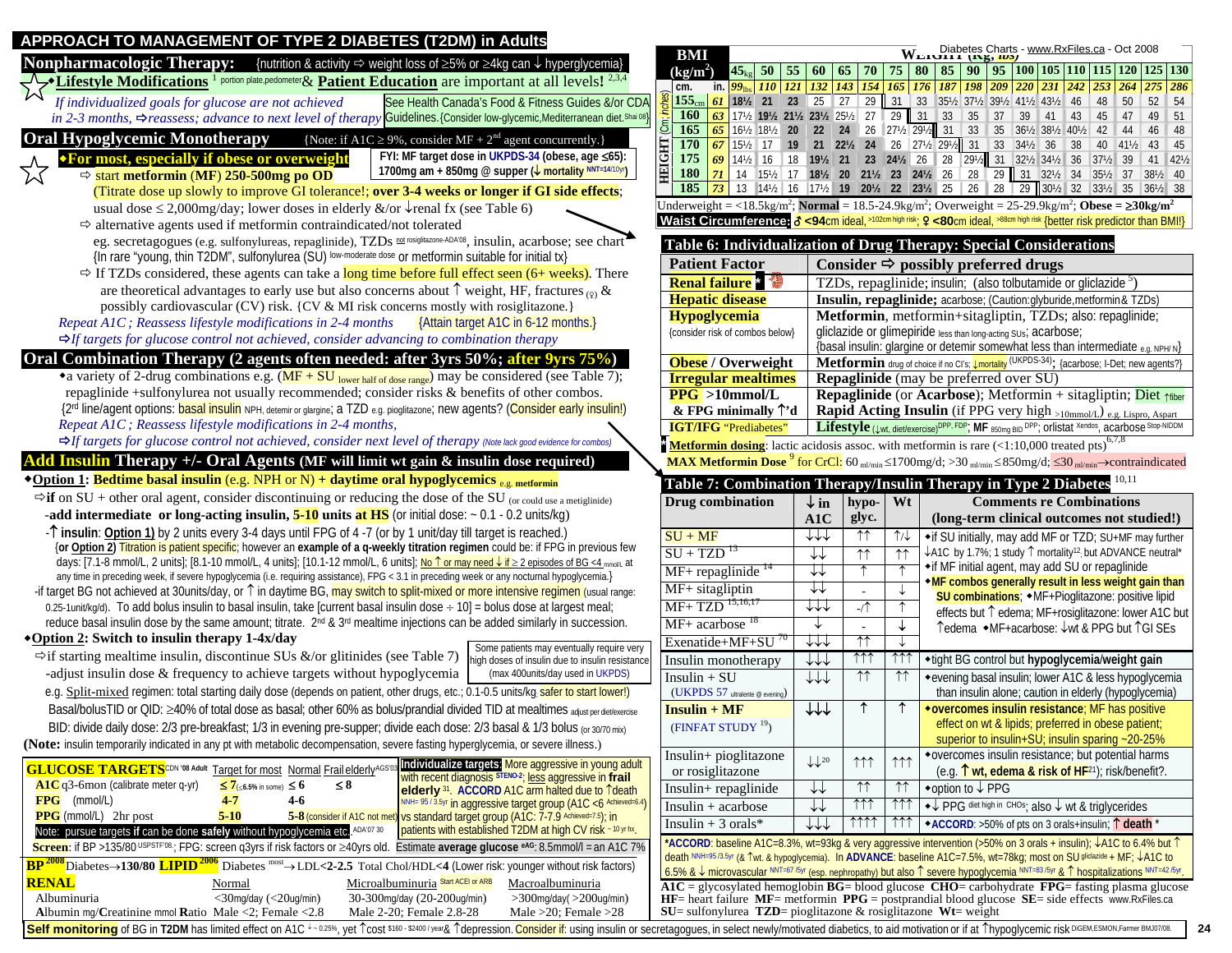| Oral HYPOGLYCEMIC AGENTS (OHA) - Comparison Chart 22-23-24-25-26-27-28-29-30-31-32-33,34,35                                                                                                                                                                                                                                                                                                                                                                                                                                                                                          |                                                                                                                                                                                                                                                                                                                                                                                                                                                                                                                                                                                                                                                                                                                                                                                                                                                                                                                                                                                                                                                                                                                                                                                                                                                                                                                                                                                                                                  |            |     |                                                                                                                                 |       |       |             |                                                          |                                                                                                                                                                                                                                         | $\circ$ www.RxFiles.ca<br>Prepared by: Loren Regier, Brent Jensen,                                                                                                                                                                                                                                                                                                                                                                                                                                                                                                                                                                                                                                                       |                                                                                                                                                                                                                              |                                                                                                   |                                                            |  |
|--------------------------------------------------------------------------------------------------------------------------------------------------------------------------------------------------------------------------------------------------------------------------------------------------------------------------------------------------------------------------------------------------------------------------------------------------------------------------------------------------------------------------------------------------------------------------------------|----------------------------------------------------------------------------------------------------------------------------------------------------------------------------------------------------------------------------------------------------------------------------------------------------------------------------------------------------------------------------------------------------------------------------------------------------------------------------------------------------------------------------------------------------------------------------------------------------------------------------------------------------------------------------------------------------------------------------------------------------------------------------------------------------------------------------------------------------------------------------------------------------------------------------------------------------------------------------------------------------------------------------------------------------------------------------------------------------------------------------------------------------------------------------------------------------------------------------------------------------------------------------------------------------------------------------------------------------------------------------------------------------------------------------------|------------|-----|---------------------------------------------------------------------------------------------------------------------------------|-------|-------|-------------|----------------------------------------------------------|-----------------------------------------------------------------------------------------------------------------------------------------------------------------------------------------------------------------------------------------|--------------------------------------------------------------------------------------------------------------------------------------------------------------------------------------------------------------------------------------------------------------------------------------------------------------------------------------------------------------------------------------------------------------------------------------------------------------------------------------------------------------------------------------------------------------------------------------------------------------------------------------------------------------------------------------------------------------------------|------------------------------------------------------------------------------------------------------------------------------------------------------------------------------------------------------------------------------|---------------------------------------------------------------------------------------------------|------------------------------------------------------------|--|
| <b>Generic/TRADE/</b><br>(Strength) Pregnancy                                                                                                                                                                                                                                                                                                                                                                                                                                                                                                                                        | <b>KINETICS</b>                                                                                                                                                                                                                                                                                                                                                                                                                                                                                                                                                                                                                                                                                                                                                                                                                                                                                                                                                                                                                                                                                                                                                                                                                                                                                                                                                                                                                  | <b>FPG</b> | PPG | <b>EFFECTS ON</b><br>$A1C_{1%}$                                                                                                 | LDL   | HDL   | TGs         | Wt                                                       | <b>DRUG</b><br><b>INTERACTION</b>                                                                                                                                                                                                       | <b>COMMENTS</b>                                                                                                                                                                                                                                                                                                                                                                                                                                                                                                                                                                                                                                                                                                          | <b>INITIAL &amp;</b><br>(Max.) DOSE                                                                                                                                                                                          | <b>USUAL DOSE</b><br><b>RANGE</b>                                                                 | $s \rightarrow$<br>$/100$ day                              |  |
| <b>Metformin</b> <sup>36</sup> (MF) $\overline{R}$ $P = 3h$<br><b>GLUCOPHAGE, GLYCON-D</b> = $8-12h$<br>generic $(500^{\circ}, 850$ mg tab)<br><b>Metformin GLUMETZA</b> $\otimes$ 0.5&1g ER tab, Max 2g/day <sup>\$240</sup> (OD with evening meal <sub>)</sub><br><b>Metformin/Rosiglitazone AVANDAMET</b>   $\otimes$ tabs: (500mg/1,2,4mg BID)<br>=\$155, \$270, \$360 <sup>/100day</sup> tab; 1gm/2,4mg =\$290, \$390). { <u>Not</u> in Canada: Metformin/Pioglitazone<br>ACTOplus met, ⊗ tabs 500/15mg, 850/15mg BID}. MF/Rosi ↓A1c by ~2%; Tedema & hypoglycemia vs MF alone. |                                                                                                                                                                                                                                                                                                                                                                                                                                                                                                                                                                                                                                                                                                                                                                                                                                                                                                                                                                                                                                                                                                                                                                                                                                                                                                                                                                                                                                  |            |     | 1-1.5 + ve effect on lipids $\&$ wt!                                                                                            |       |       |             | $\downarrow$ 2.9kg<br>Adopt 4y                           | ◆ EtOH and<br>cimetidine $\uparrow$ effect<br>contrast media<br>(long-term $\downarrow$ B <sub>12</sub> &<br>folate absorption)<br>${C$ aution/ $\downarrow$ <sub>dose</sub><br>$CrCl \leq 60$ ml/min                                   | <b>BIGUANIDES</b> – reduces hepatic glucose production; increase insulin sensitivity & cellular glucose uptake & utilization; $\vee$ morbidity<br>& mortalit<br>Does not by itself cause hypoglycemia. Possible wt loss;<br>$\Rightarrow$ DOC for OBESE! First line agent (Used in PCOS37)<br>SE: To avoid GI SEs, start low & titrate up q2-4wk<br><b>Avoid:</b> $\downarrow$ renal fx (<30 ml/min), acute/decompensated HF,<br>liver dx <sup>severe</sup> ; 48hr post iodinated contrast. {(Lactic acidosis <1:10,000) <sup>7</sup><br>watch Na bicarb}. Long-term $\downarrow$ B12 absorption <sup>7%</sup> ; anemia may occur<br>Elderly: dose reduction required. <sup>38</sup> May prevent NIDDM <sup>39 DPF</sup> | NNT=14/10yr in obese<br>250-500mg od<br>(Max: 850mg tid;<br>but usual max 1q bid)<br>1700mg po am, 850mg po pm: UKPDS<br>TID dosing option for larger doses to $\downarrow$ GI<br>intolerance (dyspepsia, nausea & diarrhea) | atients (UKPDS-34)<br>500mg po bid<br>850mg bid DPP<br>1g po bid Adopt                            | 22<br>43<br>35<br>61                                       |  |
|                                                                                                                                                                                                                                                                                                                                                                                                                                                                                                                                                                                      |                                                                                                                                                                                                                                                                                                                                                                                                                                                                                                                                                                                                                                                                                                                                                                                                                                                                                                                                                                                                                                                                                                                                                                                                                                                                                                                                                                                                                                  |            |     |                                                                                                                                 |       |       |             |                                                          |                                                                                                                                                                                                                                         | SULFONYLUREAS (SU) Insulin Secretagogue – stimulates $\beta$ cell insulin release; $\hat{\uparrow}$ peripheral glucose utilization ( $\hat{\uparrow}$ #/sensitivity of insulin receptors?);                                                                                                                                                                                                                                                                                                                                                                                                                                                                                                                              | hepatic gluconeogenes                                                                                                                                                                                                        | may stop if on insulin                                                                            |                                                            |  |
| <b>Chlorpropamide</b> $\mathbb{E}$ P = 6-8h<br>DIABINESE, g; (100 <sup>s</sup> , 250 <sup>s</sup> mg tab $\overline{57}$ D = 24-72h<br>Gliclazide, generic<br><b>DIAMICRON</b> 80 <sup>c</sup> mg tab;                                                                                                                                                                                                                                                                                                                                                                               | $P = 4-6h$                                                                                                                                                                                                                                                                                                                                                                                                                                                                                                                                                                                                                                                                                                                                                                                                                                                                                                                                                                                                                                                                                                                                                                                                                                                                                                                                                                                                                       |            |     | chlorpropamide not recommended due<br>to $\uparrow$ BP & $\uparrow$ retinopathy (UKPDS-33)<br>Total Wt gain with glyburide >4kg |       |       |             | 11                                                       | <b>Numerous:</b><br>$\bullet$ T Hypoglycemia<br>with:cimetidine,<br>EtOH, fluconazole                                                                                                                                                   | Many $({\sim}75\%)$ require $2nd$ agent for adequate control (e.g.<br>+ metformin or TZD)<br>Hypoglycemia: most with chlorpropamide & glyburide<br>(see note below); least: tolbutamide, glimepiride <sup>40,41</sup> & gliclazide <sup>42</sup>                                                                                                                                                                                                                                                                                                                                                                                                                                                                         | $100mg$ od<br>(500mg od)<br>40mg (160mg bid)                                                                                                                                                                                 | 100mg po od<br>250mg po od<br>80mg po bid                                                         | 16<br>13<br>74                                             |  |
| <b>DIAMICRON MR,g</b><br>$30 \,\mathrm{mg}$ tab                                                                                                                                                                                                                                                                                                                                                                                                                                                                                                                                      | $D=10-24h$                                                                                                                                                                                                                                                                                                                                                                                                                                                                                                                                                                                                                                                                                                                                                                                                                                                                                                                                                                                                                                                                                                                                                                                                                                                                                                                                                                                                                       |            |     | $\text{vs} > 6\text{kg}$ insulin (UKPDS-33) <sup>10yr</sup>                                                                     |       |       |             | $\uparrow$ 1.6kg<br>Adopt 4y                             | MAOIs, NSAIDS,<br>salicylates &<br>sulfonamides.                                                                                                                                                                                        | Caution in elderly (hypoglycemia risk) & obese (wt gain).<br>Require consistent food intake to avoid problems with<br>hypoglycemia (Trisk: elderly, debilitated, malnourished)                                                                                                                                                                                                                                                                                                                                                                                                                                                                                                                                           | 30 <sub>mg</sub> MR<br>(120mg od Advance)                                                                                                                                                                                    | 60mg MR po od<br>120mg MR po od                                                                   | 41g,96<br>75g,180                                          |  |
| Glyburide<br><b>DIABETA, generic B/C</b><br>$(2.5, 5mg$ scored tabs)                                                                                                                                                                                                                                                                                                                                                                                                                                                                                                                 | O=<60min Glimepiride AMARYLg, $\otimes$ (1,2,4mg $\varsigma$ tabs)<br>$P = 2-4h$<br>$D=12-24h$ l mg od (\$65); 2mg od (\$65); 4mg od (\$65) <sup>/100days</sup>                                                                                                                                                                                                                                                                                                                                                                                                                                                                                                                                                                                                                                                                                                                                                                                                                                                                                                                                                                                                                                                                                                                                                                                                                                                                  |            |     |                                                                                                                                 |       |       |             |                                                          | $\bullet$ $\beta$ -Blockers may<br>mask hypoglycemia<br>• Disulfiram rx.                                                                                                                                                                | SE: Wt gain, headache, dizziness, sulfa skin reactions<br>$(rash/photosensitivity \sim 1\%)$ , GI side effects $1-3\%$ ; concerns<br>with cardiac toxicity & hyperinsulinemia & hyponatremia                                                                                                                                                                                                                                                                                                                                                                                                                                                                                                                             | $1.25 - 2.5mg$ od                                                                                                                                                                                                            | 5mg po od-bid<br>7.5mg bid Adopt<br>Peds: 0.05-0.45 <sub>mg/kg/d</sub>                            | $15-20$<br>26<br>←Kir6.2 <sup>mutation</sup>               |  |
| <b>Tolbutamide</b> , generic $  \mathbf{C}  _1 = 3h$<br>ORINASE (500mg scored tab)                                                                                                                                                                                                                                                                                                                                                                                                                                                                                                   | placentatansier <b>Glimepiride/rosiglitazoneAVANDARYL</b> , $\otimes$<br>$\mathbf{C}^{\text{d}}$ D=6-12h Glimepiride/pioglitazone DUETACT, $\otimes$ in USA $\mathbf{C}$                                                                                                                                                                                                                                                                                                                                                                                                                                                                                                                                                                                                                                                                                                                                                                                                                                                                                                                                                                                                                                                                                                                                                                                                                                                         |            |     | $(1,2,4/4\text{mg}$ tabs) od with a meal (\$310)                                                                                |       |       |             |                                                          | with EtOH, mostly<br>with chlorpropamide<br>$\bullet$ rifampin $\downarrow$ effect                                                                                                                                                      | Reduce dose if hypoglycemia or renal/hepatic dysfx<br>Dose titration $q1-2$ weeks. Failure rates ~5-10%/year.<br>In general, SUs achieve ~75% of effect at 1/2 their max dose.                                                                                                                                                                                                                                                                                                                                                                                                                                                                                                                                           | (10mg bid \$31)<br>$250$ mg od                                                                                                                                                                                               | 500mg po bid<br>500mg po tid                                                                      | 27<br>37                                                   |  |
| <b>THIAZOLIDINEDIONES (TZDs) or GLITAZONES - Insulin Sensitizers:</b>                                                                                                                                                                                                                                                                                                                                                                                                                                                                                                                |                                                                                                                                                                                                                                                                                                                                                                                                                                                                                                                                                                                                                                                                                                                                                                                                                                                                                                                                                                                                                                                                                                                                                                                                                                                                                                                                                                                                                                  |            |     |                                                                                                                                 |       |       |             |                                                          |                                                                                                                                                                                                                                         | patic output of glucose & $\hat{\uparrow}$ peripheral insulin uptake; $\sim$ 4-6+ weeks before effect (adjust dose at ~2 months)                                                                                                                                                                                                                                                                                                                                                                                                                                                                                                                                                                                         | $(1000mg$ tid)                                                                                                                                                                                                               |                                                                                                   |                                                            |  |
| Pioglitazone<br><b>ACTOS, generic</b><br>$(15, 30, 45 \text{ mg tab})$<br>Rosiglitazone<br>AVANDIA : 1st approved 2000 C                                                                                                                                                                                                                                                                                                                                                                                                                                                             | Delayed<br>action<br>Onset $\sim$ 3wks<br><b>Max</b> effect<br>in 8-16 wks                                                                                                                                                                                                                                                                                                                                                                                                                                                                                                                                                                                                                                                                                                                                                                                                                                                                                                                                                                                                                                                                                                                                                                                                                                                                                                                                                       |            |     | $\leq$ 1<br>or<br>$1 - 1.5$                                                                                                     | 47,48 | 49,50 | $-\sqrt{2}$ | T <sub>3.6</sub> ko<br><b>Proactive</b><br><b>14.8kg</b> | • Cholestyramine $\downarrow$<br>absorption $\sim 70\%$<br>$\bullet$ Hepatic CYP $_{2}$ cs<br>$\bullet$ rosigl. not CYP $_{3A4}$<br>◆ ?? may ↓ oral<br>contraceptives pioglitazone<br>◆ ↑ by gemfibrozil                                | More effective in obese or hyperinsulinemia pts. Doesn't<br>by itself cause hypoglycemia; ovulation resumption in<br>anovulatory 9 premenopausal PCOS: CI: any HF; triple tx <sup>2MF+SU+</sup> TZDs.<br>SE: <b>Edema</b> 4.8% (HF $2x^{43.44}$ , HTN); TWt; anemia <sup>~1% mild</sup> (due<br>to hemodilution?); Tractures esp ?,2x; monitor liver fx (ALT) when<br>indicated; pioglitazone may have more +ve lipid effect <sup>45,46</sup>                                                                                                                                                                                                                                                                            | 15 <sub>mg</sub> od<br>(45mg/day)<br>4 <sub>mg</sub> od<br>{4mg max if with SU}                                                                                                                                              | 15 <sub>mg</sub> po od<br>30mg od Periscope<br>45mg od Proactive<br>4mg po od<br>4mg po bid Adopt | 200g <sub>270</sub><br>260g, 360<br>380g,530<br>250<br>480 |  |
| (2, 4, 8mg tab) = Rosi 7? May 1MI, CV risk Nissen, DREAM?, FDA; 21 Macular                                                                                                                                                                                                                                                                                                                                                                                                                                                                                                           |                                                                                                                                                                                                                                                                                                                                                                                                                                                                                                                                                                                                                                                                                                                                                                                                                                                                                                                                                                                                                                                                                                                                                                                                                                                                                                                                                                                                                                  |            |     | ema: advise against using rosi ADA                                                                                              |       |       |             |                                                          | & $\downarrow$ by rifampin                                                                                                                                                                                                              | <b>ROLE:</b> +MF, or SU $^{\text{if MF G}}$ ; ( $\uparrow \uparrow$ HF with insulin); Rosi: $\uparrow$ MI risk? <sup>6</sup>                                                                                                                                                                                                                                                                                                                                                                                                                                                                                                                                                                                             | (4mg bid)<br>bid dose ~more effective (51                                                                                                                                                                                    | 8mg po od Dream                                                                                   | 350                                                        |  |
| <b>MEGLITINIDES</b><br><b>Nateglinide</b><br>∣ h<br><b>STARLIX</b><br> C <br>$(60, 120, 180mg$ tab)<br>Repaglinide<br><b>GLUCONORM</b><br>$\overline{\mathsf{c}}$<br>$(0.5, 1, 2mg$ tab)                                                                                                                                                                                                                                                                                                                                                                                             | $Q = \langle 20 \text{min} \rangle$<br>$P=60-120$ min<br>$D = -4h$<br>$O=15-60$ min<br>$P=60-90$ min<br>$D = -4 - 6h$                                                                                                                                                                                                                                                                                                                                                                                                                                                                                                                                                                                                                                                                                                                                                                                                                                                                                                                                                                                                                                                                                                                                                                                                                                                                                                            |            | ¥   | 0.5<br>$1 - 1.5$                                                                                                                |       |       |             | $-$ / $\uparrow$                                         | $\bullet$ CYP <sup>3A4</sup> inhib <sup><math>\uparrow</math> effect</sup> :<br>azole-antifungal, clarithro<br>/erythromycin, gemfibrozil<br>$\text{CYP}$ <sup>3A4</sup> inducers $\downarrow$<br>effect: barbs,<br>carbamaz & rifampin | – short-acting insulin secretagogue; bind to β cell to stimulate insulin release at different site than SUs; (adjust dose at ~7days); discontinue if on insulin recor<br>Restores 1 <sup>st</sup> phase insulin release - $(\downarrow$ PPG)<br>Rapid, short duration $\Rightarrow$ May $\downarrow$ risk of hypoglycemia vs<br>SUs : option in elderly; {Flexibility with food intake:<br>skip dose if skip meal; take extra dose if add meal}<br>If stop other hypoglycemics begin next day $&$ watch for<br>hypoglycemia. <b>ROLE</b> : alone or $+$ <u>MF</u> , TZD, or insulin<br>Agents lack outcome data on morbidity & mortality.                                                                                | 60 <sub>mg</sub> tid ac<br>$(180mg)$ po tid)<br>$0.5$ mg tid ac {if no<br>prev tx or A1C <8% $\}$<br>$(4mg \text{ qid})$                                                                                                     | 60mg po tid<br>120mg po tid<br>180mg po tid<br>0.5mg po tid<br>$1-2mg$ po tid<br>4mg po tid       | mended<br>197<br>197<br>210<br>115<br>230                  |  |
| $\alpha$ GLU                                                                                                                                                                                                                                                                                                                                                                                                                                                                                                                                                                         |                                                                                                                                                                                                                                                                                                                                                                                                                                                                                                                                                                                                                                                                                                                                                                                                                                                                                                                                                                                                                                                                                                                                                                                                                                                                                                                                                                                                                                  |            |     |                                                                                                                                 |       |       |             |                                                          | <b>ASE Inhibitors –inhibit α-glucosidases in brush border of small intestine; prevent hy</b>                                                                                                                                            | drolvsis & delav carbohydrate digestion {Tx hypoglycemia with glucose tablets <sup>Dex4</sup> , honey or milk; (sucrose not absorbed)}                                                                                                                                                                                                                                                                                                                                                                                                                                                                                                                                                                                   |                                                                                                                                                                                                                              |                                                                                                   |                                                            |  |
| <b>Acarbose</b><br><b>GLUCOBAY</b> (prev Prandase)<br>$(50,100mg \text{ scored tabs})$<br>Miglitol, $\otimes$ (not in Can.)                                                                                                                                                                                                                                                                                                                                                                                                                                                          | Meal-time<br>dosing;<br>~8 wks for<br>max. effect                                                                                                                                                                                                                                                                                                                                                                                                                                                                                                                                                                                                                                                                                                                                                                                                                                                                                                                                                                                                                                                                                                                                                                                                                                                                                                                                                                                |            | ΨÎ  | acarbose minimally absorbed; monitor 2hr PPG<br>$.5 - .8$<br>miglitol GLYSET (25.50.100mg tab) well absorbed                    |       |       | $-\sqrt{2}$ |                                                          | $\bullet \downarrow$ digoxin effect<br>• Cholestyramine &<br>cathartics $\uparrow$ effect<br>◆ EnzymeSamylase/pancreati<br>effect: $\bullet\downarrow$ Fe <sup>++</sup> ?                                                               | SE: GI intolerance: flatulence $_{\geq 41\%}$ , diarrhea $_{\geq 28\%}$ ;<br>Little hypoglycemia. Acarbose: $\uparrow$ LFTs <sup>3%</sup> & hepatic failure.<br>Accumulation in renal failure. Avoid in chronic GI disease.<br>$\uparrow$ dose q4-8wks. ROLE minimal: if $\uparrow$ PPG; + SU, MF; (+Insulin?)                                                                                                                                                                                                                                                                                                                                                                                                           | 25mg od<br>(100mg tid) STOP-NIDDM 52<br>25mg od (100mg tid)                                                                                                                                                                  | 50mg po tid<br>100mg po tid<br>$25-50$ mg po tid                                                  | 95<br>130<br>n/a                                           |  |
|                                                                                                                                                                                                                                                                                                                                                                                                                                                                                                                                                                                      |                                                                                                                                                                                                                                                                                                                                                                                                                                                                                                                                                                                                                                                                                                                                                                                                                                                                                                                                                                                                                                                                                                                                                                                                                                                                                                                                                                                                                                  |            |     | Dipeptidyl peptidase-4 inhibitor                                                                                                |       |       |             | $DPP-4$                                                  |                                                                                                                                                                                                                                         |                                                                                                                                                                                                                                                                                                                                                                                                                                                                                                                                                                                                                                                                                                                          |                                                                                                                                                                                                                              |                                                                                                   |                                                            |  |
| Sitagliptin $New^{2007}$<br><u>lu</u><br><b>JANUVIA</b><br>100mg tab (free base)                                                                                                                                                                                                                                                                                                                                                                                                                                                                                                     | Onset ≤4wks;<br>$\sim$ 18 wks for<br>max effect                                                                                                                                                                                                                                                                                                                                                                                                                                                                                                                                                                                                                                                                                                                                                                                                                                                                                                                                                                                                                                                                                                                                                                                                                                                                                                                                                                                  |            | W   | $\downarrow 0.7$<br>$(0.5-1)$                                                                                                   |       |       |             |                                                          | ·minimal experience<br>◆diqoxin: small 1 in dig<br>levels (AUC 11%; Cmax 18%                                                                                                                                                            | ↑ insulin secretion via ↑ incretin; ↓ glucagon. ROLE: combo with MF<br>SE: throat sore (1 infections URTI, UTI) <sup>Cochrane08</sup> , headache, nausea, diarrhea;<br>arthralgias; SJS rare (FDA caution), less hypoglycemia but <sup>1</sup> with SU; edema?                                                                                                                                                                                                                                                                                                                                                                                                                                                           | 100 <sub>mg</sub> po OD<br>[25mg & 50mg avail. in USA] New: no outcome data & unknown safety!<br>100mg/day                                                                                                                   | 100mg po OD                                                                                       | \$300                                                      |  |
|                                                                                                                                                                                                                                                                                                                                                                                                                                                                                                                                                                                      | (Not a tier 1 or 2 choice by ADA'08) 72<br>14 dose for renal dysfx c =scored tab \$ Cost =total cost & markup in Sask; I = Exception Drug Status in SK , = Non-formulary in SK / =prior approval for NIHB ⊗=not covered by NIHB h covered by NIHB; '+' denotes combinatio<br>A1C = glycosolated Hemoglobin (reflects glycemic control over prior 8-10 weeks) BP= blood pressure DOC= drug of choice dysfx= dysfunction EtOH= alcohol FPG= fasting plasma glucose GI= gastrointestinal HDL= high density<br>lipoprotein HF= heart failure Ins.= Insulin KINETICS: O= onset P= peak D= duration; LDL= low density lipoprotein PPG= postprandial blood glucose SE= side effects Wt= weight $\zeta$ = scored tablet<br><b>Drug induced 1 glucose:</b> antipsychotics <sup>clozapine, clanzapine, corticosteroids, cyclosporine, diuretics thiazides e.g. &gt;25mg HCT, estrogens, interferon alpha, nicotinic acid 1 dose, phenytoin, sympathomimetics decongesta</sup><br>Beta-blockers minimal risk of altering glucose control but may alter/mask hypoglycemic response. Pregnancy: Encourage diet, moderate exercise; Insulin preferred; generally avoid oral hypoglycemics <sup>53</sup> (see Insulin Manageme<br>Hypoglycemia risk -UKPDS: risk of $\geq 1$ MAJOR hypoglycemic events/yr (ITT): chlorpropamide=1%, glyburide=1.4%, insulin 1.8%; risk of ANY hypoglycemic event/yr chlorprop.=16%, glyburide=21%, insulin 28%. |            |     |                                                                                                                                 |       |       |             |                                                          |                                                                                                                                                                                                                                         |                                                                                                                                                                                                                                                                                                                                                                                                                                                                                                                                                                                                                                                                                                                          |                                                                                                                                                                                                                              |                                                                                                   |                                                            |  |

| <b>Typegi joenna Hok OKI De</b> , hak of El Mill <b>o OK</b> hypoglyceniic events/yi (111), emorpropamuc–170, glyburuc–1.470, <b>maum 1.070</b> , hak of MIT |                                |
|--------------------------------------------------------------------------------------------------------------------------------------------------------------|--------------------------------|
| Oral agents +/- insulin: with T2DM progression, combo tx with oral agents &/or addition of insulin will eventually be required.                              | $\triangle$ Consider: $55$ lip |
| <b>PPC</b> may reflect risk of CV disease & all-cause mortality observational, 54; FBG & A1C are predictors of microvascular complications.                  | {1fiber, ↓fat, low             |

• Consider: <sup>55</sup> lipids/statin, orlistat <sup>56</sup>,↓ hypertension ACE Inhibitor/ARB/hiazde & DC smoking! ASA ~81mg/d. Lifestyle:<br>{Titiber, ↓fat, low glycemic index CHO foods; exercise: aerobic150min/wk, resistance 3x/wk; but s

New:not in V Exenatide BYETTA<sup>, ©</sup> an incretin mimetic; 5-10ug SC bid ac AlepPG, Tinsulin secretion, JA1C 1%; may Jwt, GI Joastric emptying & TN&V; rare: pancreatitis <sup>acute</sup>. Pramlintide SYMLIN © an amylinomimetic, 15-60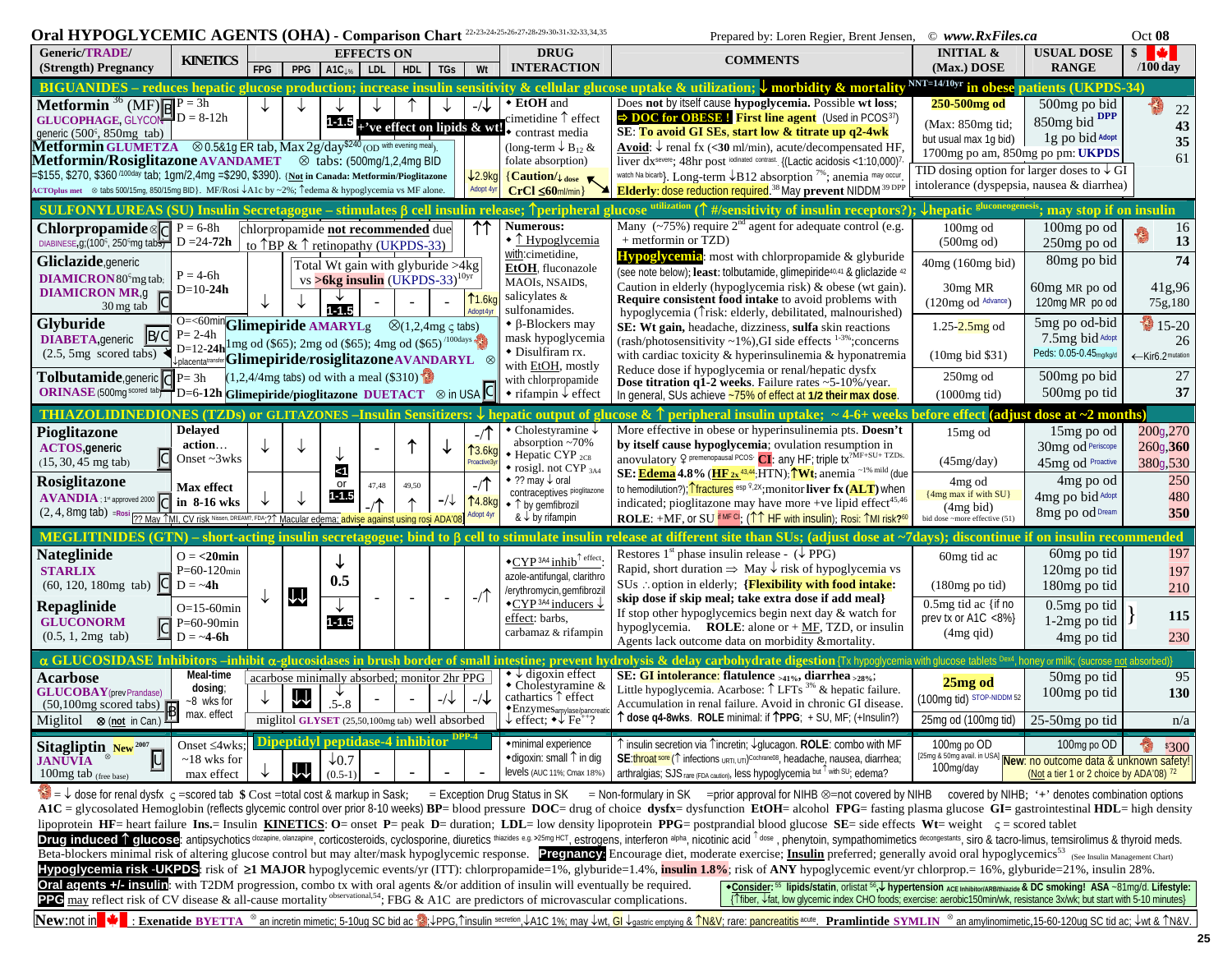### **Diabetes - Glucose Control: Landmark Outcome Trials – Summary** Loren Regier, Brent Jensen – **www.RxFiles.ca** – **Feb 09**

> Mean age 46yrs; BMI 26 IGT – in Asian Indians

Age 40-70 (mean 54yrs); IGT (2hBG > 7.8 & <11.1mmol/L, FBG of 5.6-7.7 mmol/L).

Age 30-60;(mean 43yrs); BMI≥30; no CV disease;

Age ≥30yrs (~55yrs); IGT +/- IFG or IFG Mean FBG=5.8mmol/l No DM or CV disease (eligibility expanded during trial)

21% had IGT

**IDDP** <sup>21</sup> (India) 2.5yr, n=531

**XENDOS** <sup>24</sup> 4yr, n=3,305

Stop-NIDDM<sup>22</sup> 3.3yr, n=1,429

**DREAM-Rosi** <sup>25</sup> 3yr, n=5,269

**DREAM-Rami** <sup>26</sup> 3yr, n=5,269

| <b>Trials</b><br>A <sub>1C</sub><br><b>Results</b><br><b>Summary of RCT Outcome Evidence</b><br><b>Population</b><br><b>Intervention</b><br>Mean follow-up<br>Risk, hx mean age, etc.<br>baseline⇒final<br>T1DM; mean age 27<br>△ Rate/100 pt yr NNT/H=100per pt yr<br><b>RRR</b><br>DCCT <sup>1</sup><br>Int. vs Std.:<br>Intensive insulin (3+ inj/day or pump) with<br><b>Type 1 Diabetes</b><br>Endpoint 10 or 20<br>(13-39)yr; BMI=27<br>$8.8\% \div 7.4\%$<br>target A1C of <6.05% (44% achieved<br>+ in microvascular complications in initial 6.5yrs (1° endpoint: retinal surrogates)<br>$-6.5$ yrs; n=1,441<br>63%<br>Retinopathy<br>$\sqrt{3.5}$ NNT=29<br>$20\sqrt{4.1}$ NNT=24<br>(T1DM)<br>Excluded: if CV disease,<br>$\sqrt{8}9.1\%$<br>once, but only 5% maintained), preprandial BG<br>{Conducted between<br>(mostly $\downarrow$ retinal $\triangle$ on fundus photo $_3$ steps / 25 stage scale, microalbuminuria & neuropathy)<br>39%<br>Microalb.<br>$\cdot\sqrt{1.2}$ NNT=83<br>$2^\circ\sqrt{2.1}$ NNT=48<br>3.9-6.7mmol/L, PPBG <10mmol/L,<br>1983-1993.}<br>↑ BP, HC, complications.<br>◆ a 10% relative reduction in A1C (regardless of what the initial A1c value<br>{Pre-prandial<br>54%<br>Macroalb.<br>$10.1$ NS<br>$20.8$ NNT=125<br>{note 1° & 2° endpoints, as<br>weekly 3A.M. BG > 3.6mmol/L<br>1° & 2° cohorts (2° if 1-15yr<br>mean BG Int, vs Std.<br>was) resulted in a 43% relative risk ↓ in progression of retinopathy & a<br>$\leftarrow$<br>60%<br>$\downarrow$ 6.7 <sub>NNT=15</sub><br>$\downarrow$ 9.1 NNT=11<br>Neuropathy <sub>@5yr</sub><br>well as 1° & 2° cohorts.}<br>8.6 vs 12.8mmol/L<br>hx, existing mild-mod retinopathy &<br>VS Standard insulin (1-2 inj/day)<br>8<br>microalbuminuria; 1°: 1-5yr hx)<br>↑43 NNH=2.3; ↑Hosp 7.6% vs 4.9%<br><b>Hypogly</b> SEVERE<br>{1 Wt 4.6kg/5yr}<br>◆ ↑ severe hypoglycemia including comal seizures NNH=9 /100pt-yr & hospitalizations 54 vs 36<br>Ρ<br>93% of DCCT in follow-up<br>As above, but 94% of standard<br>DCCT / EDIC 2<br>7.4%⇔7.9%<br>◆↓ CV events (nonfatal MI, CV death, stroke, angina, revascularization)<br>• possible $\downarrow$ in macrovascular complications in long-term follow up( $\sim$ 17yrs);<br>$9.1\% \Rightarrow 7.8\%$<br>5.8% vs 10.3% NNT=23/17yr CI=12-352. (RRR=42% ↓)<br>till Feb05. age 45; BMI=28; 24yr hx<br>group changed to intensive insulin.<br>$-17$ yrs; n=1,394<br>however, limitations such as unmasking could bias results.<br>Intensive SU or insulin vs diet.<br><b>UKPDS-33<sup>3</sup></b><br>New T2DM; age 54yrs;<br>7%⇔ 7%<br><b>Type 2 Diabetes</b><br>$\rightarrow \frac{1}{2}$ microvascular endpoints NNT=42/10yr; retinal mostly<br>vs 7.9%<br>with FPG 6.1-15 on diet alone<br>Target FBG <6mmol/L vs <15mmol/L<br>• intensive glucose control may $\uparrow$ or $\downarrow$ risk depending on type of<br>$~10$ yrs; n=3,867<br>◆ no effect on CV events <sup>†</sup> ◆ ↑ hypoglycemia <sub>espinsuin</sub><br>Obese T2DM; age 53yrs<br>Metformin 1700mg am, 850mg pm vs<br>7%⇔7.4%<br>patient & treatment {e.g. in ACCORD type patients, overly intensive<br><b>UKPDS-344 *</b><br>+ Jdiabetes endpoint NNT=10/10yr (RRR=32%) *<br>Wt=87kg; BMI=31<br>conventional (diet mostly)<br>vs 8%<br>pursuit of A1C target associated with Tdeath; no benefit in VADT; whereas<br>$-10.7$ yrs; n=1,704<br>$\triangleleft$ all-cause death NNT=14 <sub>/10yr</sub> ; $\triangleleft$ stroke NNT=48/10yr<br>$9.2 - 9.4 \Rightarrow 7.1$<br>in ADVANCE type patients, not quite as intensive tx had some benefit;<br>Multiple insulin injection tx (MIT)<br>Kumamoto <sup>5</sup><br>Japanese with 2 <sup>o</sup> & without 1 <sup>o</sup><br>$\rightarrow \downarrow$ early microvascular complications (retinopathy<br>vs 8.9⇒9.4<br>[2+ steps on 19 step scale]; nephropathy & neuropathy)<br>vs conventional insulin tx (CIT)<br>retinopathy; UAE<300mg/24hr<br>6yrs; n=110<br>Pioglitazone 45mg po daily<br>7.8%⇔7%<br>*glucose control offers predominantly microvascular benefit<br>PROACTIVE <sup>6</sup><br>High CV risk; Age 61;<br>◆1° composite-no effect; 2° ↓ CV events NNT=50/3.5yr<br>vs 7.5%<br>BMI=30; A1C≥6.5<br>VS Placebo (>10% higher rate of insulin use)<br>*metformin in newly diagnosed obese T2DM: reduces macrovascular<br>$-3.5$ yrs; n=5,238<br>◆ Twt 3.6kg/yr; THF NNH=30/3.5yr & edema.<br>events & all-cause death without 1 weight or hypoglycemia UKPDS-34, 80<br>Intensive A1C target <6% {most<br>$8.1\% \Rightarrow 6.4\%$<br>ACCORD <sup>7</sup><br>High CV risk: ~10yr hx<br>$\mathbf{\tilde{N}}$<br>• $\uparrow$ all-cause death $\uparrow$ 22% in intensive group at 3.5yr<br>Type<br>T2DM; age 62; 93kg;<br>on 3 oral hypoglycemics + insulin}<br>vs 7.5%<br>◆pioglitazone may ↓CV events (2° outcome & statistical concerns), but 1 HF & wt<br>$-3.5$ yrs; n=10,251<br>resulted in halting trial (NNH=95/3.5yr); also severe<br>North American<br>vs standard A1C target 7-7.9%<br>*macrovascular benefits seen with multifactorial approach to Tx<br>hypoglycemia (NNH=9/3.5yr) & 1 weight 3.5 vs 0.4kg<br>-lifestyle, ↓smoking, diet, exercise, BP, ACEI, statin, ASA, A1C<6.5% STENO-2<br>7.5% $\Rightarrow$ 6.5%<br>ADVANCE <sup>8</sup><br>Hx of CV disease; 8yr hx<br>Intensive A1C target 6.5% {most<br>$\overline{\mathcal{L}}$ microvascular events over 5yrs (NNT=67 <sub>/5yr</sub> ),<br>-statin therapy { simvastatin 40mg/d HPS; atorvastatin 10mg/d CARDS }<br>T2DM; age 66; 78kg;<br>on SU (gliclazide) + metformin} vs<br>vs 7.3%<br>mostly nephropathy indicators; also $\uparrow$ severe<br>$-5$ yrs; n=11,140<br>hypoglycemia (NNH=83/5yr) & minimal wt change<br>-ACEI, BP reduction {e.g. ramipril 10mg/d MICROHOPE}<br>Austral-Asian/European<br>standard A1C target $\sim$ 7%<br>STENO-2 9: n=160, T2DM & microalbuminuria; <mark>multifactorial intensive (A1C &lt;6.5% &lt;20% achieved @13yrs,84→77%; BP, lipid, ACEI, ASA) vs conventional tx for 7.8yr+ 5.5yr follow-up; <math>\Leftrightarrow</math> <math>\frac{1}{2}</math> death, NNT=5 /13.3yrs p=0.</mark><br>UGDP <sup>10</sup> : (1971) n=1027; ~8yrs; T2DM. Tolbutamide 1 CV mortality 2.9x; Phenformin 1 CV 4x & all cause mortality. Insulin, even with adjustable dosing was no better than diet alone, but no harm. Results criticised e.g. 1 de<br>VADT Decore 11: n=1791, ~5.6yr, Age ~60yr, 3 <sup>mostly</sup> , T2DM × 11.5yrs; 40% CAD Hx (veterans Attairs). Intensive vs standard A1C Achieved: 6.9% vs 8.4% No significant effect on CV events, deaths 102 w 95 or microvascular com<br>+ UKPDS 80: 10 year observational follow-up to UKPDS 33 & 34 (Sep08): glycemic difference lost in follow-up, however risk reduction emerged/sustained for endpoints (MI & Death), especially with MF. (SU/Insulin vs control:<br><b>T2DM "Prevention" Trials Pre-diabetes</b><br>Intervention<br><b>Results</b><br><b>Summary</b> {Note: "prevention of DM" a non-clinical outcome.}<br>Intensive lifestyle vs control<br>1 <sup>o</sup> : incident diabetes (4yrs): 11% vs 23%<br><b>FDPS</b><br>Age 40-65 (ave 55yrs);<br><b>Intensive Lifestyle Interventions</b><br>$\left( \begin{matrix} 1 \end{matrix} \right)$<br>RRR= $58\%$ HR = 0.4 (0.3-0.7) NNT/4yrs = 8<br>{Lifestyle: detailed, individualized counseling with<br>4yr, n=522<br>BMI ≥25 (mean 31);<br>a. Most effective intervention for patients with IGT<br>Change in Body weight:<br>nutritionist; individualized exercise circuit.<br><b>b.</b> How intensive was intensive lifestyle?<br>IGT (a FBG < 7.8mmol/L;<br>(Finnish Diabetes<br>$-4.2$ kg $(4.8 \text{ to } -3.6)$ vs $-0.8$ kg $(-1.3 \text{ to } -0.3)$ control.<br>Goals: $\downarrow$ weight >5%, fat <30% of all energy, fibre<br>2hBG >7.8 but <11 mmol/L)<br>Individualized counseling/education important<br>Prevention Study)<br>>15g/1000kcal, & moderate exercise > 30 minutes/day.}<br>7 yr follow-up: effect persists 4.3 vs 7.4cases/100 person-yrs<br>Weight loss: goal of at least 5-7% (& up to 10%)<br>1°: incident diabetes (2.8yrs):<br>Age > 25 (mean 51yrs);<br>Intensive lifestyle* n=1079<br>$\mathbf{DPP}$ 19<br>iii. Exercise: moderate activity of 30 minutes/day<br>4.8 cases/100 person yrs for intensive lifestyle<br>BMI≥24 (mean=34);<br>Lifestyle+ metformin 850mg po BID $n=1073$<br>2.8yr, n=3,234<br>or 150 minutes/week<br>7.8 cases/100 person yrs for metformin,<br>IGT (FBG of 5.3-6.9 mmol/L.<br>Lifestyle + placebo $n=1082$ , or<br>Options<br>iv. Diet: healthy, low calorie, low fat (<30% of total<br>(Diabetes Prevention<br>2hBG of 7.8-11 mmol/L.)<br>11 cases/100 person yrs for placebo,<br>*{Lifestyle: ↓ weight by 7% (healthy diet & exercise<br>kcal & <10% saturated fat), $\uparrow$ fibre (>15g/1000kcal).<br>Project)<br>68% 9: ~45% ethnic<br>• NNT = 7 / 2.8 yrs for lifestyle (RRR: 58%; 71% age 60+)<br>> 150 minutes/week), & 16 individualized lessons,<br>2) Pharmacological Options (+ some lifestyle measures)<br>• NNT= 14/2.8yrs for metformin (MF) (RRR: 31%)<br>Effective<br>covering diet, exercise & behaviour modification.<br>[Troglitazone arm stopped<br>a. Effective but less so than intensive lifestyle*<br>early due to liver toxicity <sup>20</sup> ]<br>Weight $\downarrow$ : 5.6kg Lifestyle, 2.1kg MF, 0.1kg (p<0.001)<br>[Low-cal diet: ↓450kcal/day ave; e.g. 1500kcal/d for 80-95kg <sup>@</sup> ]}<br>i. Metformin 250-850mg po BID (Meta-analysis <sup>14</sup> )<br>Mean age 46yrs; BMI 26<br>Lifestyle vs metformin 250mg po BID vs control |                                   |  | <b>VANNILLE</b> |                                                               | LUI GII I VOUGI, DI GIIL JOILSOIT TUUUU HULLAI HUU JIULU TUU UU                                                                                                                 |
|---------------------------------------------------------------------------------------------------------------------------------------------------------------------------------------------------------------------------------------------------------------------------------------------------------------------------------------------------------------------------------------------------------------------------------------------------------------------------------------------------------------------------------------------------------------------------------------------------------------------------------------------------------------------------------------------------------------------------------------------------------------------------------------------------------------------------------------------------------------------------------------------------------------------------------------------------------------------------------------------------------------------------------------------------------------------------------------------------------------------------------------------------------------------------------------------------------------------------------------------------------------------------------------------------------------------------------------------------------------------------------------------------------------------------------------------------------------------------------------------------------------------------------------------------------------------------------------------------------------------------------------------------------------------------------------------------------------------------------------------------------------------------------------------------------------------------------------------------------------------------------------------------------------------------------------------------------------------------------------------------------------------------------------------------------------------------------------------------------------------------------------------------------------------------------------------------------------------------------------------------------------------------------------------------------------------------------------------------------------------------------------------------------------------------------------------------------------------------------------------------------------------------------------------------------------------------------------------------------------------------------------------------------------------------------------------------------------------------------------------------------------------------------------------------------------------------------------------------------------------------------------------------------------------------------------------------------------------------------------------------------------------------------------------------------------------------------------------------------------------------------------------------------------------------------------------------------------------------------------------------------------------------------------------------------------------------------------------------------------------------------------------------------------------------------------------------------------------------------------------------------------------------------------------------------------------------------------------------------------------------------------------------------------------------------------------------------------------------------------------------------------------------------------------------------------------------------------------------------------------------------------------------------------------------------------------------------------------------------------------------------------------------------------------------------------------------------------------------------------------------------------------------------------------------------------------------------------------------------------------------------------------------------------------------------------------------------------------------------------------------------------------------------------------------------------------------------------------------------------------------------------------------------------------------------------------------------------------------------------------------------------------------------------------------------------------------------------------------------------------------------------------------------------------------------------------------------------------------------------------------------------------------------------------------------------------------------------------------------------------------------------------------------------------------------------------------------------------------------------------------------------------------------------------------------------------------------------------------------------------------------------------------------------------------------------------------------------------------------------------------------------------------------------------------------------------------------------------------------------------------------------------------------------------------------------------------------------------------------------------------------------------------------------------------------------------------------------------------------------------------------------------------------------------------------------------------------------------------------------------------------------------------------------------------------------------------------------------------------------------------------------------------------------------------------------------------------------------------------------------------------------------------------------------------------------------------------------------------------------------------------------------------------------------------------------------------------------------------------------------------------------------------------------------------------------------------------------------------------------------------------------------------------------------------------------------------------------------------------------------------------------------------------------------------------------------------------------------------------------------------------------------------------------------------------------------------------------------------------------------------------------------------------------------------------------------------------------------------------------------------------------------------------------------------------------------------------------------------------------------------------------------------------------------------------------------------------------------------------------------------------------------------------------------------------------------------------------------------------------------------------------------------------------------------------------------------------------------------------------------------------------------------------------------------------------------------------------------------------------------------------------------------------------------------------------------------------------------------------------------------------------------------------------------------------------------------------------------------------------------------------------------------------------------------------------------------------------------------------------------------------------------------------------------------------------------------------------------------------------------------------------------------------------------------------------------------------------------------------------------------------------------------------------------------------------------------------------------------------------------------------------------------------------------------------------------------------------------------------------------------------------------------------------------------------------------------------------------------------------------------------------------------------------------------------------------------------------------------------------------------------------------------------------------------------------------------------------------------------------------------------------------------------------------------------------------------------------------------------------------------------------------------------------------------------------------------------------------------------------------------------------------------------------------------------------------------------------------------------------------------------------------------------------------------------------------------------------------------------------------------------------------------------------------------------------------------------------------------------------------------------------------------------------------------------------------|-----------------------------------|--|-----------------|---------------------------------------------------------------|---------------------------------------------------------------------------------------------------------------------------------------------------------------------------------|
|                                                                                                                                                                                                                                                                                                                                                                                                                                                                                                                                                                                                                                                                                                                                                                                                                                                                                                                                                                                                                                                                                                                                                                                                                                                                                                                                                                                                                                                                                                                                                                                                                                                                                                                                                                                                                                                                                                                                                                                                                                                                                                                                                                                                                                                                                                                                                                                                                                                                                                                                                                                                                                                                                                                                                                                                                                                                                                                                                                                                                                                                                                                                                                                                                                                                                                                                                                                                                                                                                                                                                                                                                                                                                                                                                                                                                                                                                                                                                                                                                                                                                                                                                                                                                                                                                                                                                                                                                                                                                                                                                                                                                                                                                                                                                                                                                                                                                                                                                                                                                                                                                                                                                                                                                                                                                                                                                                                                                                                                                                                                                                                                                                                                                                                                                                                                                                                                                                                                                                                                                                                                                                                                                                                                                                                                                                                                                                                                                                                                                                                                                                                                                                                                                                                                                                                                                                                                                                                                                                                                                                                                                                                                                                                                                                                                                                                                                                                                                                                                                                                                                                                                                                                                                                                                                                                                                                                                                                                                                                                                                                                                                                                                                                                                                                                                                                                                                                                                                                                                                                                                                                                                                                                                                                                                                                                                                                                                                                                                                                                                                                                                                                                                                                                                                                                                                                                                                                                                                                                                                                                                                                     |                                   |  |                 |                                                               |                                                                                                                                                                                 |
|                                                                                                                                                                                                                                                                                                                                                                                                                                                                                                                                                                                                                                                                                                                                                                                                                                                                                                                                                                                                                                                                                                                                                                                                                                                                                                                                                                                                                                                                                                                                                                                                                                                                                                                                                                                                                                                                                                                                                                                                                                                                                                                                                                                                                                                                                                                                                                                                                                                                                                                                                                                                                                                                                                                                                                                                                                                                                                                                                                                                                                                                                                                                                                                                                                                                                                                                                                                                                                                                                                                                                                                                                                                                                                                                                                                                                                                                                                                                                                                                                                                                                                                                                                                                                                                                                                                                                                                                                                                                                                                                                                                                                                                                                                                                                                                                                                                                                                                                                                                                                                                                                                                                                                                                                                                                                                                                                                                                                                                                                                                                                                                                                                                                                                                                                                                                                                                                                                                                                                                                                                                                                                                                                                                                                                                                                                                                                                                                                                                                                                                                                                                                                                                                                                                                                                                                                                                                                                                                                                                                                                                                                                                                                                                                                                                                                                                                                                                                                                                                                                                                                                                                                                                                                                                                                                                                                                                                                                                                                                                                                                                                                                                                                                                                                                                                                                                                                                                                                                                                                                                                                                                                                                                                                                                                                                                                                                                                                                                                                                                                                                                                                                                                                                                                                                                                                                                                                                                                                                                                                                                                                                     |                                   |  |                 |                                                               |                                                                                                                                                                                 |
|                                                                                                                                                                                                                                                                                                                                                                                                                                                                                                                                                                                                                                                                                                                                                                                                                                                                                                                                                                                                                                                                                                                                                                                                                                                                                                                                                                                                                                                                                                                                                                                                                                                                                                                                                                                                                                                                                                                                                                                                                                                                                                                                                                                                                                                                                                                                                                                                                                                                                                                                                                                                                                                                                                                                                                                                                                                                                                                                                                                                                                                                                                                                                                                                                                                                                                                                                                                                                                                                                                                                                                                                                                                                                                                                                                                                                                                                                                                                                                                                                                                                                                                                                                                                                                                                                                                                                                                                                                                                                                                                                                                                                                                                                                                                                                                                                                                                                                                                                                                                                                                                                                                                                                                                                                                                                                                                                                                                                                                                                                                                                                                                                                                                                                                                                                                                                                                                                                                                                                                                                                                                                                                                                                                                                                                                                                                                                                                                                                                                                                                                                                                                                                                                                                                                                                                                                                                                                                                                                                                                                                                                                                                                                                                                                                                                                                                                                                                                                                                                                                                                                                                                                                                                                                                                                                                                                                                                                                                                                                                                                                                                                                                                                                                                                                                                                                                                                                                                                                                                                                                                                                                                                                                                                                                                                                                                                                                                                                                                                                                                                                                                                                                                                                                                                                                                                                                                                                                                                                                                                                                                                                     |                                   |  |                 |                                                               | {ENDIT <sub>nicotinamide</sub> & DPT-1 low-dose insulin not effective in T1DM prevention}<br>25% relative risk ↓ in microalbuminuria. (Substantially less at lower A1C levels.) |
|                                                                                                                                                                                                                                                                                                                                                                                                                                                                                                                                                                                                                                                                                                                                                                                                                                                                                                                                                                                                                                                                                                                                                                                                                                                                                                                                                                                                                                                                                                                                                                                                                                                                                                                                                                                                                                                                                                                                                                                                                                                                                                                                                                                                                                                                                                                                                                                                                                                                                                                                                                                                                                                                                                                                                                                                                                                                                                                                                                                                                                                                                                                                                                                                                                                                                                                                                                                                                                                                                                                                                                                                                                                                                                                                                                                                                                                                                                                                                                                                                                                                                                                                                                                                                                                                                                                                                                                                                                                                                                                                                                                                                                                                                                                                                                                                                                                                                                                                                                                                                                                                                                                                                                                                                                                                                                                                                                                                                                                                                                                                                                                                                                                                                                                                                                                                                                                                                                                                                                                                                                                                                                                                                                                                                                                                                                                                                                                                                                                                                                                                                                                                                                                                                                                                                                                                                                                                                                                                                                                                                                                                                                                                                                                                                                                                                                                                                                                                                                                                                                                                                                                                                                                                                                                                                                                                                                                                                                                                                                                                                                                                                                                                                                                                                                                                                                                                                                                                                                                                                                                                                                                                                                                                                                                                                                                                                                                                                                                                                                                                                                                                                                                                                                                                                                                                                                                                                                                                                                                                                                                                                                     |                                   |  |                 |                                                               |                                                                                                                                                                                 |
|                                                                                                                                                                                                                                                                                                                                                                                                                                                                                                                                                                                                                                                                                                                                                                                                                                                                                                                                                                                                                                                                                                                                                                                                                                                                                                                                                                                                                                                                                                                                                                                                                                                                                                                                                                                                                                                                                                                                                                                                                                                                                                                                                                                                                                                                                                                                                                                                                                                                                                                                                                                                                                                                                                                                                                                                                                                                                                                                                                                                                                                                                                                                                                                                                                                                                                                                                                                                                                                                                                                                                                                                                                                                                                                                                                                                                                                                                                                                                                                                                                                                                                                                                                                                                                                                                                                                                                                                                                                                                                                                                                                                                                                                                                                                                                                                                                                                                                                                                                                                                                                                                                                                                                                                                                                                                                                                                                                                                                                                                                                                                                                                                                                                                                                                                                                                                                                                                                                                                                                                                                                                                                                                                                                                                                                                                                                                                                                                                                                                                                                                                                                                                                                                                                                                                                                                                                                                                                                                                                                                                                                                                                                                                                                                                                                                                                                                                                                                                                                                                                                                                                                                                                                                                                                                                                                                                                                                                                                                                                                                                                                                                                                                                                                                                                                                                                                                                                                                                                                                                                                                                                                                                                                                                                                                                                                                                                                                                                                                                                                                                                                                                                                                                                                                                                                                                                                                                                                                                                                                                                                                                                     |                                   |  |                 |                                                               |                                                                                                                                                                                 |
|                                                                                                                                                                                                                                                                                                                                                                                                                                                                                                                                                                                                                                                                                                                                                                                                                                                                                                                                                                                                                                                                                                                                                                                                                                                                                                                                                                                                                                                                                                                                                                                                                                                                                                                                                                                                                                                                                                                                                                                                                                                                                                                                                                                                                                                                                                                                                                                                                                                                                                                                                                                                                                                                                                                                                                                                                                                                                                                                                                                                                                                                                                                                                                                                                                                                                                                                                                                                                                                                                                                                                                                                                                                                                                                                                                                                                                                                                                                                                                                                                                                                                                                                                                                                                                                                                                                                                                                                                                                                                                                                                                                                                                                                                                                                                                                                                                                                                                                                                                                                                                                                                                                                                                                                                                                                                                                                                                                                                                                                                                                                                                                                                                                                                                                                                                                                                                                                                                                                                                                                                                                                                                                                                                                                                                                                                                                                                                                                                                                                                                                                                                                                                                                                                                                                                                                                                                                                                                                                                                                                                                                                                                                                                                                                                                                                                                                                                                                                                                                                                                                                                                                                                                                                                                                                                                                                                                                                                                                                                                                                                                                                                                                                                                                                                                                                                                                                                                                                                                                                                                                                                                                                                                                                                                                                                                                                                                                                                                                                                                                                                                                                                                                                                                                                                                                                                                                                                                                                                                                                                                                                                                     |                                   |  |                 |                                                               |                                                                                                                                                                                 |
|                                                                                                                                                                                                                                                                                                                                                                                                                                                                                                                                                                                                                                                                                                                                                                                                                                                                                                                                                                                                                                                                                                                                                                                                                                                                                                                                                                                                                                                                                                                                                                                                                                                                                                                                                                                                                                                                                                                                                                                                                                                                                                                                                                                                                                                                                                                                                                                                                                                                                                                                                                                                                                                                                                                                                                                                                                                                                                                                                                                                                                                                                                                                                                                                                                                                                                                                                                                                                                                                                                                                                                                                                                                                                                                                                                                                                                                                                                                                                                                                                                                                                                                                                                                                                                                                                                                                                                                                                                                                                                                                                                                                                                                                                                                                                                                                                                                                                                                                                                                                                                                                                                                                                                                                                                                                                                                                                                                                                                                                                                                                                                                                                                                                                                                                                                                                                                                                                                                                                                                                                                                                                                                                                                                                                                                                                                                                                                                                                                                                                                                                                                                                                                                                                                                                                                                                                                                                                                                                                                                                                                                                                                                                                                                                                                                                                                                                                                                                                                                                                                                                                                                                                                                                                                                                                                                                                                                                                                                                                                                                                                                                                                                                                                                                                                                                                                                                                                                                                                                                                                                                                                                                                                                                                                                                                                                                                                                                                                                                                                                                                                                                                                                                                                                                                                                                                                                                                                                                                                                                                                                                                                     |                                   |  |                 |                                                               | UKPDS 33,34 reveal variability between extent of BG control & outcomes.}                                                                                                        |
|                                                                                                                                                                                                                                                                                                                                                                                                                                                                                                                                                                                                                                                                                                                                                                                                                                                                                                                                                                                                                                                                                                                                                                                                                                                                                                                                                                                                                                                                                                                                                                                                                                                                                                                                                                                                                                                                                                                                                                                                                                                                                                                                                                                                                                                                                                                                                                                                                                                                                                                                                                                                                                                                                                                                                                                                                                                                                                                                                                                                                                                                                                                                                                                                                                                                                                                                                                                                                                                                                                                                                                                                                                                                                                                                                                                                                                                                                                                                                                                                                                                                                                                                                                                                                                                                                                                                                                                                                                                                                                                                                                                                                                                                                                                                                                                                                                                                                                                                                                                                                                                                                                                                                                                                                                                                                                                                                                                                                                                                                                                                                                                                                                                                                                                                                                                                                                                                                                                                                                                                                                                                                                                                                                                                                                                                                                                                                                                                                                                                                                                                                                                                                                                                                                                                                                                                                                                                                                                                                                                                                                                                                                                                                                                                                                                                                                                                                                                                                                                                                                                                                                                                                                                                                                                                                                                                                                                                                                                                                                                                                                                                                                                                                                                                                                                                                                                                                                                                                                                                                                                                                                                                                                                                                                                                                                                                                                                                                                                                                                                                                                                                                                                                                                                                                                                                                                                                                                                                                                                                                                                                                                     |                                   |  |                 |                                                               |                                                                                                                                                                                 |
|                                                                                                                                                                                                                                                                                                                                                                                                                                                                                                                                                                                                                                                                                                                                                                                                                                                                                                                                                                                                                                                                                                                                                                                                                                                                                                                                                                                                                                                                                                                                                                                                                                                                                                                                                                                                                                                                                                                                                                                                                                                                                                                                                                                                                                                                                                                                                                                                                                                                                                                                                                                                                                                                                                                                                                                                                                                                                                                                                                                                                                                                                                                                                                                                                                                                                                                                                                                                                                                                                                                                                                                                                                                                                                                                                                                                                                                                                                                                                                                                                                                                                                                                                                                                                                                                                                                                                                                                                                                                                                                                                                                                                                                                                                                                                                                                                                                                                                                                                                                                                                                                                                                                                                                                                                                                                                                                                                                                                                                                                                                                                                                                                                                                                                                                                                                                                                                                                                                                                                                                                                                                                                                                                                                                                                                                                                                                                                                                                                                                                                                                                                                                                                                                                                                                                                                                                                                                                                                                                                                                                                                                                                                                                                                                                                                                                                                                                                                                                                                                                                                                                                                                                                                                                                                                                                                                                                                                                                                                                                                                                                                                                                                                                                                                                                                                                                                                                                                                                                                                                                                                                                                                                                                                                                                                                                                                                                                                                                                                                                                                                                                                                                                                                                                                                                                                                                                                                                                                                                                                                                                                                                     |                                   |  |                 |                                                               |                                                                                                                                                                                 |
|                                                                                                                                                                                                                                                                                                                                                                                                                                                                                                                                                                                                                                                                                                                                                                                                                                                                                                                                                                                                                                                                                                                                                                                                                                                                                                                                                                                                                                                                                                                                                                                                                                                                                                                                                                                                                                                                                                                                                                                                                                                                                                                                                                                                                                                                                                                                                                                                                                                                                                                                                                                                                                                                                                                                                                                                                                                                                                                                                                                                                                                                                                                                                                                                                                                                                                                                                                                                                                                                                                                                                                                                                                                                                                                                                                                                                                                                                                                                                                                                                                                                                                                                                                                                                                                                                                                                                                                                                                                                                                                                                                                                                                                                                                                                                                                                                                                                                                                                                                                                                                                                                                                                                                                                                                                                                                                                                                                                                                                                                                                                                                                                                                                                                                                                                                                                                                                                                                                                                                                                                                                                                                                                                                                                                                                                                                                                                                                                                                                                                                                                                                                                                                                                                                                                                                                                                                                                                                                                                                                                                                                                                                                                                                                                                                                                                                                                                                                                                                                                                                                                                                                                                                                                                                                                                                                                                                                                                                                                                                                                                                                                                                                                                                                                                                                                                                                                                                                                                                                                                                                                                                                                                                                                                                                                                                                                                                                                                                                                                                                                                                                                                                                                                                                                                                                                                                                                                                                                                                                                                                                                                                     |                                   |  |                 |                                                               |                                                                                                                                                                                 |
|                                                                                                                                                                                                                                                                                                                                                                                                                                                                                                                                                                                                                                                                                                                                                                                                                                                                                                                                                                                                                                                                                                                                                                                                                                                                                                                                                                                                                                                                                                                                                                                                                                                                                                                                                                                                                                                                                                                                                                                                                                                                                                                                                                                                                                                                                                                                                                                                                                                                                                                                                                                                                                                                                                                                                                                                                                                                                                                                                                                                                                                                                                                                                                                                                                                                                                                                                                                                                                                                                                                                                                                                                                                                                                                                                                                                                                                                                                                                                                                                                                                                                                                                                                                                                                                                                                                                                                                                                                                                                                                                                                                                                                                                                                                                                                                                                                                                                                                                                                                                                                                                                                                                                                                                                                                                                                                                                                                                                                                                                                                                                                                                                                                                                                                                                                                                                                                                                                                                                                                                                                                                                                                                                                                                                                                                                                                                                                                                                                                                                                                                                                                                                                                                                                                                                                                                                                                                                                                                                                                                                                                                                                                                                                                                                                                                                                                                                                                                                                                                                                                                                                                                                                                                                                                                                                                                                                                                                                                                                                                                                                                                                                                                                                                                                                                                                                                                                                                                                                                                                                                                                                                                                                                                                                                                                                                                                                                                                                                                                                                                                                                                                                                                                                                                                                                                                                                                                                                                                                                                                                                                                                     |                                   |  |                 |                                                               |                                                                                                                                                                                 |
|                                                                                                                                                                                                                                                                                                                                                                                                                                                                                                                                                                                                                                                                                                                                                                                                                                                                                                                                                                                                                                                                                                                                                                                                                                                                                                                                                                                                                                                                                                                                                                                                                                                                                                                                                                                                                                                                                                                                                                                                                                                                                                                                                                                                                                                                                                                                                                                                                                                                                                                                                                                                                                                                                                                                                                                                                                                                                                                                                                                                                                                                                                                                                                                                                                                                                                                                                                                                                                                                                                                                                                                                                                                                                                                                                                                                                                                                                                                                                                                                                                                                                                                                                                                                                                                                                                                                                                                                                                                                                                                                                                                                                                                                                                                                                                                                                                                                                                                                                                                                                                                                                                                                                                                                                                                                                                                                                                                                                                                                                                                                                                                                                                                                                                                                                                                                                                                                                                                                                                                                                                                                                                                                                                                                                                                                                                                                                                                                                                                                                                                                                                                                                                                                                                                                                                                                                                                                                                                                                                                                                                                                                                                                                                                                                                                                                                                                                                                                                                                                                                                                                                                                                                                                                                                                                                                                                                                                                                                                                                                                                                                                                                                                                                                                                                                                                                                                                                                                                                                                                                                                                                                                                                                                                                                                                                                                                                                                                                                                                                                                                                                                                                                                                                                                                                                                                                                                                                                                                                                                                                                                                                     |                                   |  |                 |                                                               |                                                                                                                                                                                 |
|                                                                                                                                                                                                                                                                                                                                                                                                                                                                                                                                                                                                                                                                                                                                                                                                                                                                                                                                                                                                                                                                                                                                                                                                                                                                                                                                                                                                                                                                                                                                                                                                                                                                                                                                                                                                                                                                                                                                                                                                                                                                                                                                                                                                                                                                                                                                                                                                                                                                                                                                                                                                                                                                                                                                                                                                                                                                                                                                                                                                                                                                                                                                                                                                                                                                                                                                                                                                                                                                                                                                                                                                                                                                                                                                                                                                                                                                                                                                                                                                                                                                                                                                                                                                                                                                                                                                                                                                                                                                                                                                                                                                                                                                                                                                                                                                                                                                                                                                                                                                                                                                                                                                                                                                                                                                                                                                                                                                                                                                                                                                                                                                                                                                                                                                                                                                                                                                                                                                                                                                                                                                                                                                                                                                                                                                                                                                                                                                                                                                                                                                                                                                                                                                                                                                                                                                                                                                                                                                                                                                                                                                                                                                                                                                                                                                                                                                                                                                                                                                                                                                                                                                                                                                                                                                                                                                                                                                                                                                                                                                                                                                                                                                                                                                                                                                                                                                                                                                                                                                                                                                                                                                                                                                                                                                                                                                                                                                                                                                                                                                                                                                                                                                                                                                                                                                                                                                                                                                                                                                                                                                                                     |                                   |  |                 |                                                               |                                                                                                                                                                                 |
|                                                                                                                                                                                                                                                                                                                                                                                                                                                                                                                                                                                                                                                                                                                                                                                                                                                                                                                                                                                                                                                                                                                                                                                                                                                                                                                                                                                                                                                                                                                                                                                                                                                                                                                                                                                                                                                                                                                                                                                                                                                                                                                                                                                                                                                                                                                                                                                                                                                                                                                                                                                                                                                                                                                                                                                                                                                                                                                                                                                                                                                                                                                                                                                                                                                                                                                                                                                                                                                                                                                                                                                                                                                                                                                                                                                                                                                                                                                                                                                                                                                                                                                                                                                                                                                                                                                                                                                                                                                                                                                                                                                                                                                                                                                                                                                                                                                                                                                                                                                                                                                                                                                                                                                                                                                                                                                                                                                                                                                                                                                                                                                                                                                                                                                                                                                                                                                                                                                                                                                                                                                                                                                                                                                                                                                                                                                                                                                                                                                                                                                                                                                                                                                                                                                                                                                                                                                                                                                                                                                                                                                                                                                                                                                                                                                                                                                                                                                                                                                                                                                                                                                                                                                                                                                                                                                                                                                                                                                                                                                                                                                                                                                                                                                                                                                                                                                                                                                                                                                                                                                                                                                                                                                                                                                                                                                                                                                                                                                                                                                                                                                                                                                                                                                                                                                                                                                                                                                                                                                                                                                                                                     |                                   |  |                 |                                                               |                                                                                                                                                                                 |
|                                                                                                                                                                                                                                                                                                                                                                                                                                                                                                                                                                                                                                                                                                                                                                                                                                                                                                                                                                                                                                                                                                                                                                                                                                                                                                                                                                                                                                                                                                                                                                                                                                                                                                                                                                                                                                                                                                                                                                                                                                                                                                                                                                                                                                                                                                                                                                                                                                                                                                                                                                                                                                                                                                                                                                                                                                                                                                                                                                                                                                                                                                                                                                                                                                                                                                                                                                                                                                                                                                                                                                                                                                                                                                                                                                                                                                                                                                                                                                                                                                                                                                                                                                                                                                                                                                                                                                                                                                                                                                                                                                                                                                                                                                                                                                                                                                                                                                                                                                                                                                                                                                                                                                                                                                                                                                                                                                                                                                                                                                                                                                                                                                                                                                                                                                                                                                                                                                                                                                                                                                                                                                                                                                                                                                                                                                                                                                                                                                                                                                                                                                                                                                                                                                                                                                                                                                                                                                                                                                                                                                                                                                                                                                                                                                                                                                                                                                                                                                                                                                                                                                                                                                                                                                                                                                                                                                                                                                                                                                                                                                                                                                                                                                                                                                                                                                                                                                                                                                                                                                                                                                                                                                                                                                                                                                                                                                                                                                                                                                                                                                                                                                                                                                                                                                                                                                                                                                                                                                                                                                                                                                     |                                   |  |                 |                                                               |                                                                                                                                                                                 |
|                                                                                                                                                                                                                                                                                                                                                                                                                                                                                                                                                                                                                                                                                                                                                                                                                                                                                                                                                                                                                                                                                                                                                                                                                                                                                                                                                                                                                                                                                                                                                                                                                                                                                                                                                                                                                                                                                                                                                                                                                                                                                                                                                                                                                                                                                                                                                                                                                                                                                                                                                                                                                                                                                                                                                                                                                                                                                                                                                                                                                                                                                                                                                                                                                                                                                                                                                                                                                                                                                                                                                                                                                                                                                                                                                                                                                                                                                                                                                                                                                                                                                                                                                                                                                                                                                                                                                                                                                                                                                                                                                                                                                                                                                                                                                                                                                                                                                                                                                                                                                                                                                                                                                                                                                                                                                                                                                                                                                                                                                                                                                                                                                                                                                                                                                                                                                                                                                                                                                                                                                                                                                                                                                                                                                                                                                                                                                                                                                                                                                                                                                                                                                                                                                                                                                                                                                                                                                                                                                                                                                                                                                                                                                                                                                                                                                                                                                                                                                                                                                                                                                                                                                                                                                                                                                                                                                                                                                                                                                                                                                                                                                                                                                                                                                                                                                                                                                                                                                                                                                                                                                                                                                                                                                                                                                                                                                                                                                                                                                                                                                                                                                                                                                                                                                                                                                                                                                                                                                                                                                                                                                                     |                                   |  |                 |                                                               |                                                                                                                                                                                 |
|                                                                                                                                                                                                                                                                                                                                                                                                                                                                                                                                                                                                                                                                                                                                                                                                                                                                                                                                                                                                                                                                                                                                                                                                                                                                                                                                                                                                                                                                                                                                                                                                                                                                                                                                                                                                                                                                                                                                                                                                                                                                                                                                                                                                                                                                                                                                                                                                                                                                                                                                                                                                                                                                                                                                                                                                                                                                                                                                                                                                                                                                                                                                                                                                                                                                                                                                                                                                                                                                                                                                                                                                                                                                                                                                                                                                                                                                                                                                                                                                                                                                                                                                                                                                                                                                                                                                                                                                                                                                                                                                                                                                                                                                                                                                                                                                                                                                                                                                                                                                                                                                                                                                                                                                                                                                                                                                                                                                                                                                                                                                                                                                                                                                                                                                                                                                                                                                                                                                                                                                                                                                                                                                                                                                                                                                                                                                                                                                                                                                                                                                                                                                                                                                                                                                                                                                                                                                                                                                                                                                                                                                                                                                                                                                                                                                                                                                                                                                                                                                                                                                                                                                                                                                                                                                                                                                                                                                                                                                                                                                                                                                                                                                                                                                                                                                                                                                                                                                                                                                                                                                                                                                                                                                                                                                                                                                                                                                                                                                                                                                                                                                                                                                                                                                                                                                                                                                                                                                                                                                                                                                                                     |                                   |  |                 |                                                               |                                                                                                                                                                                 |
|                                                                                                                                                                                                                                                                                                                                                                                                                                                                                                                                                                                                                                                                                                                                                                                                                                                                                                                                                                                                                                                                                                                                                                                                                                                                                                                                                                                                                                                                                                                                                                                                                                                                                                                                                                                                                                                                                                                                                                                                                                                                                                                                                                                                                                                                                                                                                                                                                                                                                                                                                                                                                                                                                                                                                                                                                                                                                                                                                                                                                                                                                                                                                                                                                                                                                                                                                                                                                                                                                                                                                                                                                                                                                                                                                                                                                                                                                                                                                                                                                                                                                                                                                                                                                                                                                                                                                                                                                                                                                                                                                                                                                                                                                                                                                                                                                                                                                                                                                                                                                                                                                                                                                                                                                                                                                                                                                                                                                                                                                                                                                                                                                                                                                                                                                                                                                                                                                                                                                                                                                                                                                                                                                                                                                                                                                                                                                                                                                                                                                                                                                                                                                                                                                                                                                                                                                                                                                                                                                                                                                                                                                                                                                                                                                                                                                                                                                                                                                                                                                                                                                                                                                                                                                                                                                                                                                                                                                                                                                                                                                                                                                                                                                                                                                                                                                                                                                                                                                                                                                                                                                                                                                                                                                                                                                                                                                                                                                                                                                                                                                                                                                                                                                                                                                                                                                                                                                                                                                                                                                                                                                                     |                                   |  |                 |                                                               |                                                                                                                                                                                 |
|                                                                                                                                                                                                                                                                                                                                                                                                                                                                                                                                                                                                                                                                                                                                                                                                                                                                                                                                                                                                                                                                                                                                                                                                                                                                                                                                                                                                                                                                                                                                                                                                                                                                                                                                                                                                                                                                                                                                                                                                                                                                                                                                                                                                                                                                                                                                                                                                                                                                                                                                                                                                                                                                                                                                                                                                                                                                                                                                                                                                                                                                                                                                                                                                                                                                                                                                                                                                                                                                                                                                                                                                                                                                                                                                                                                                                                                                                                                                                                                                                                                                                                                                                                                                                                                                                                                                                                                                                                                                                                                                                                                                                                                                                                                                                                                                                                                                                                                                                                                                                                                                                                                                                                                                                                                                                                                                                                                                                                                                                                                                                                                                                                                                                                                                                                                                                                                                                                                                                                                                                                                                                                                                                                                                                                                                                                                                                                                                                                                                                                                                                                                                                                                                                                                                                                                                                                                                                                                                                                                                                                                                                                                                                                                                                                                                                                                                                                                                                                                                                                                                                                                                                                                                                                                                                                                                                                                                                                                                                                                                                                                                                                                                                                                                                                                                                                                                                                                                                                                                                                                                                                                                                                                                                                                                                                                                                                                                                                                                                                                                                                                                                                                                                                                                                                                                                                                                                                                                                                                                                                                                                                     | <b>IDDP</b> <sup>21</sup> (India) |  |                 | 1 <sup>o</sup> : incident diabetes (2.5yrs): lifestyle 39.3%, |                                                                                                                                                                                 |

**NNT=6**; metformin 40.5%, **NNT=7**; 55% control

1o: incident diabetes (3.3yrs): 32.4% vs 41.5%; **NNT=11** / 3.3 yrs {↓CV events 2.5%; NNT=40}23 {GI SE's 83% vs 60%; Stop Tx: 31% vs 19%}

2°: incident diabetes: 6.2% vs 9% **NNT=36/4**yrs; ↓ diabetes in IGT subgroup only 18.8% vs 28.8%; **NNT=10** {1°: ↓weight 5.8kg vs 3kg; ↑ GI SE's: 91% vs 65%/1yr}

1o: incident diabetes or death: 11.6% vs 26%; **NNT=7/3yrs** (driven by diabetes; no difference in death); CV events: 2.9% vs 2.1% HR=1.37; CI 0.97-1.94

1<sup>o</sup>: incident diabetes or death:  $18.1\%$  vs  $19.5\%$ <sub>NS</sub> {Also, no difference in CV event rate 2.6% vs 2.4%}

- **a.** Effective but less so than intensive lifestyle\*
	- i. Metformin 250-850mg po BID (Meta-analysis<sup>14</sup>) 6 trials, n=3119, abd. obesity, IGT, family hx: ↓ time to diabetes onset  $\leq$  3yrs; NNT=12.5 CI: 9.1-20 {better if age <60yr}
- ii. Orlistat 120mg po TID
- **Effective if able to tolerate GI side effects; high cost >\$150/mo**
- iii.Acarbose 100mg po TID (CV benefit did not persist)
	- Effective if able to tolerate GI side effects; high cost >\$120/mo

**b.** Not Effective or Harm/Outcome Concerns\*

- i.Ramipril: not effective
- ii. Glitazones (Rosiglitazone & Pioglitazone): effective but concerns {↑wt, ↑ HF, ↑ fracture, (& ?CV Rosi)}<sup>15,16</sup>

\*Prevention strategies that utilize drugs risk harming otherwise healthy people; knowledge of long term efficacy, safety & impact on healthcare resources need to be established.<sup>17</sup> **Of note**: early intensive insulin Tx (x2 wks) may induce remission in some **new T2DM**.<sup>18</sup>

2hBG=2hr blood glucose BMI=body mass index CV=cardiovascular FBG=fasting blood glucose HC=hypercholesterolemia HF=heart failure hx=history IGT=impaired glucose tolerance MF=metformin PPBG=post-prandial blood glucose SU=sul Links: CDA Professionals: http://www.diabetes.ca/for-professionals/resources/2008-cpq/ htent/full/30/suppl\_1/S4#SEC14. AACE Prediabetes l<u>ink</u> <sup>27</sup> NICE T2DM: http://www.nice.org.uk/guidance/index.jsp?action=byID&o=11983 COMPUS: link.<sup>28</sup> 28

{also encouraged exercise; met with dietitian}

Orlistat 120mg TID vs placebo (weight loss study) {also ↓calorie diet & physical activity encouraged.}

Ramipril 15mg po daily (start 5mg/d x2 months, then ↑10mg/d till 1 yr) vs placebo

Acarbose 100mg TID vs placebo

Rosiglitazone 8mg po daily vs placebo {Trial stopped 5months early due to ↓diabetes; but ↑CV event rate approaching statistical significance.}

{High drop-out rate.}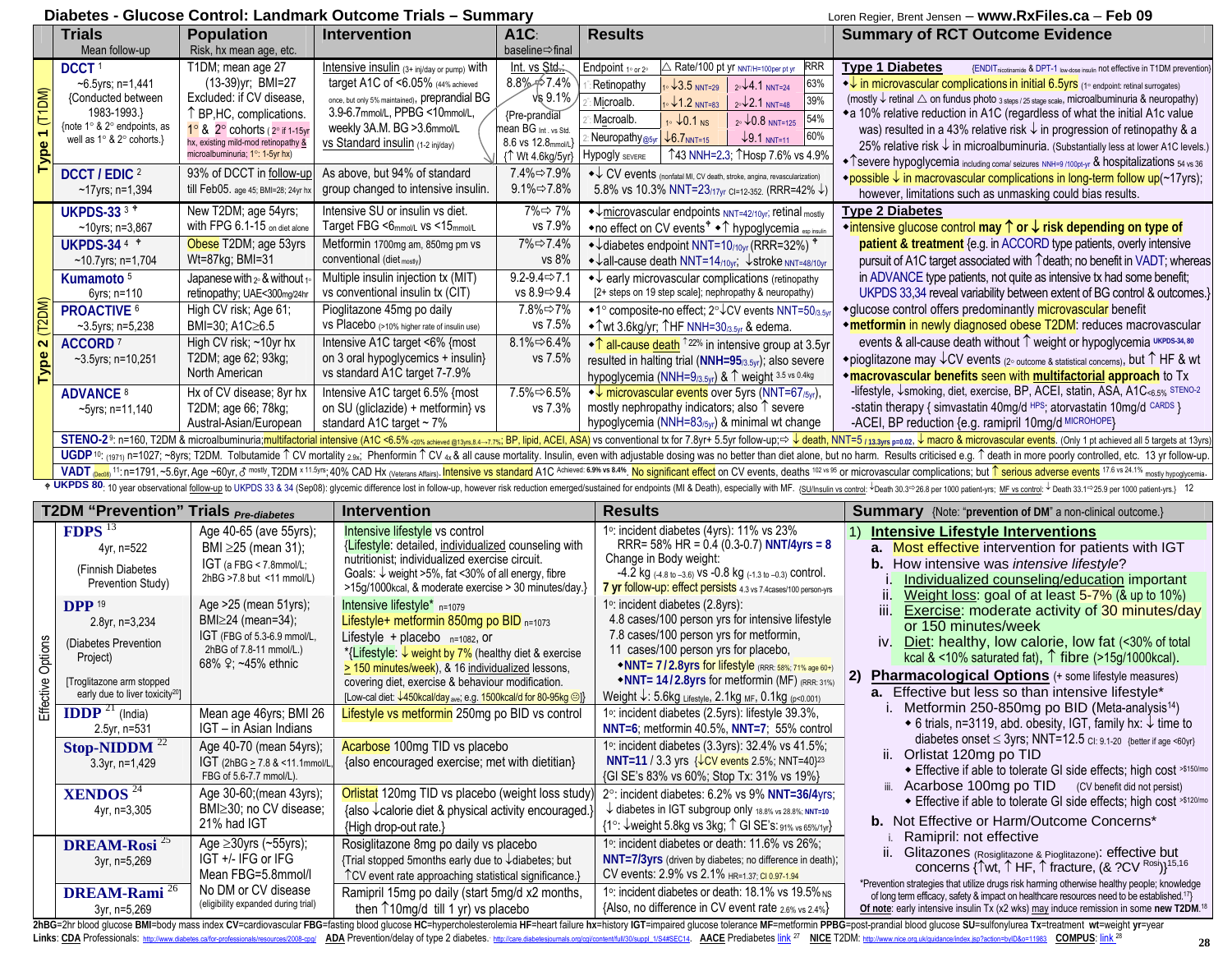### **EXTRAS Page**

### **Upcoming Trials in Diabetes/CV Risk Prevention:**

 **NAVIGATOR** (Nateglinide and Valsartan in Impaired Glucose Tolerance Outcomes Research);  **TRANSCEND** (Telmisartan Randomized Assessment Study in aCE iNtolerant subjects with cardiovascular Disease); **RAPSODI** (rimonabant in diabetes prevention)

### **Prediabetes ADA:**

- •Includes: 1) Impaired Fasting Glucose {8hr fasting BG between 5.6-6.9mmol/L) & 2) Impaired glucose tolerance {Postprandial BG of 7.8-11.0mmol/L 2hrs post 75g oral glucose challenge}
- •Risk factors: family hx, obesity - especially around waist, age >45, hypertension, gestational diabetes hx, sedentary lifestyle. Screening recommendations vary; USPSTF recommends screening particularly if BP >135/80. Oral Challenge most recommended, but A1c screen also advocated by some.

**Insulin Analogues Systematic Review/Reports, 2008**: http://cadth.ca/index.php/en/compus/insulin-analogs

### Q&A: Limitations & Unanswered Questions Regarding A1C Control and Clinical Outcome - Benefits or Risks

There are some important qualifiers on the commonly quoted observation that "with every one percent drop in A1C the risk of developing long-term diabetes complications decreases". (Concept originally based on observational data driven by an eye related microvascular endpoint in the UKPDS). Current evidence call this assumption into question.

- Most recently the ACCORD trial (established, higher risk T2DM) was halted after looking at whether a A1C target of <6% would result in beneficial clinical outcomes compared to 7-7.9%. According to the preliminary results still awaiting publication, it would appear from this RCT that the extra 1.1% drop in A1C seen in the intensive group was actually associated with increased all cause death compared to the standard group. Explanations for this are still pending... (See also; http://www.rxfiles.ca/rxfiles/uploads/documents/Diabetes-Targets-ACCORD-A1C.pdf ).
- With the current RCT evidence with rosiglitazone, there is some concern that lowering A1C does not necessarily result in CV event reductions? With the limited evidence, it appears to at best be neutral, and at worst be harmful in RCTs/durations studied so far (e.g. up to 4 year RCTs.) Patients studied and hypoglycemic agents used may affect the benefit/risk potential.
- The UKPDS-33, ~10 year trial saw reductions predominantly in the microvascular events (predominantly photocoagulation), with stroke and heart related endpoints not significant, but trending favorably and contributing to the composite endpoint benefit. (Exception: metformin had all-cause death reduction in obese T2DM in UKPDS-34)
- In UKPDS 34,<sup>p860</sup> which noted a mortality benefit for metformin in obese T2DM, there is inconsistency in the association of A1C & outcomes (less A1C difference but more benefit UKPDS34 VS 33)
- In UKPDS 34 Metformin + Sulfonylurea combination led to a lower A1C than Sulf alone (7.7 vs 8.2) but had higher incidence of DM death and all cause death (perhaps due to design issues and a several year delay in moving to combination therapy) .
- The UKPDS epidemiologic evidence for the 1% drop in A1C did not control for obesity/BMI/waist circumference. UKPDS 35
- In ADOPT, rosiglitazone decreased A1C more that metformin or glyburide, but glyburide had the lowest rate of CV outcomes.
- In VADT, a 1.5% reduction (6.9% intensive vs 8.4% standard) in A1C for an average follow-up of 5.6 years resulted in no benefit (microvascular or macrovascular) but increased serious adverse events (predominantly hypoglycaemia).

There is some disconcordence between randomized trial outcome evidence and the frequently reported "1% A1C..." benefit. One thing that has growing certainty is that the risks and benefits of drug regimens that lower A1C is more complex than what was previously commonly accepted. While a high A1C is not good, some methods of lowering A1C in some patient groups, may also be harmful. While we do not want to be lazy in addressing glucose control, the evidence suggests that we not assume a net benefit for all A1C lowering interventions in all Type 2 diabetes patients. {*Let the target serve the patient, and not the patient the target.*}

**Multfactorial intervention** - blood pressure, lipids, possibly ASA, lifestyle – in addition to glucose control, is essential in reducing macrovascular endpoints!

--------------------------------------------------------------------

### Additional References

**ADA, ACC & AHA Position Statement** - Intensive Glycemic Control & the prevention of CV Events - Jan/2009 Implications of ACCORD, ADVANCE & VA Diabetes Trials (ePublished - accessed Dec 30, 2008) http://care.diabetesjournals.org/misc/finaldc9026.pdf